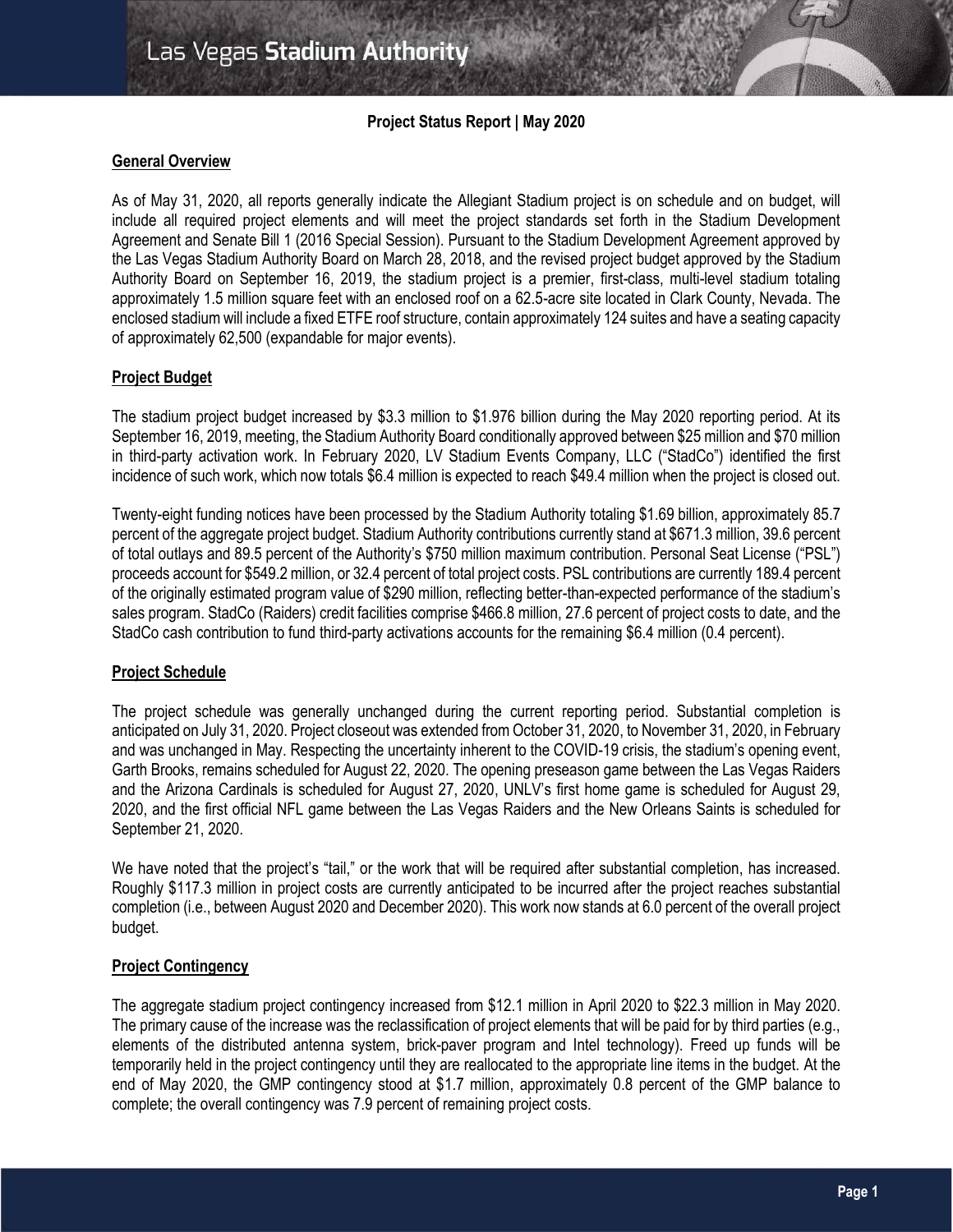# **Change Orders**

Change orders processed during May 2020 totaled \$7.4 million, bringing change orders to date to \$138.0 million. Pending and potential change orders fell to \$4.9 million in May, the most significant of which relate to additional quality inspections (\$2.3 million) and COVID-19 cost reconciliations (\$548,000).

# **LV Stadium Events Company (Raiders) Project Status Report**

LV Stadium Events Company, LLC submitted its monthly project report on June 3, 2020, providing a general overview of the status of: (1) design planning; (2) the project budget; (3) the construction schedule; (4) permitting, licenses and approvals; (5) compliance with various provisions of Senate Bill 1 and (6) compliance with the provisions of the community benefits plan. StadCo cited no variance in the project schedule or the project budget. StadCo reaffirmed its expectation that the project will get to substantial completion by July 31, 2020, but acknowledged the achievability of that timeline "relies heavily on the timely action of governmental agencies."

# **Construction Monitor's Report (Jones Lang LaSalle)**

The Construction Monitor submitted Site Observation Report 33 on May 27, 2020. The report supported a draw of \$82.0 million (inclusive of \$3.3 million in third-party activation expenses) and certified that: (1) all design agreements remain in full force and effect and have not been modified; (2) there has been no material deviation in stadium costs; (3) all required permits have been issued and are in effect; (4) all current draws are being used for project costs; (5) the project is proceeding on schedule and will be completed by the scheduled completion date; (6) all funds previously requisitioned have been used for their intended purpose; (7) there have been no material change orders other than those permitted by the Development Agreement or the Design-Build Agreement and (8) the Construction Monitor has no knowledge of any vendors' liens, mechanics' liens or security interests that should be satisfied or discharged before the immediate payment request.

The Construction Monitor indicated that the project's budget is in balance and that work at the stadium is proceeding in a "good and workmanlike manner" and in "general accordance with the construction documents." It indicated that all construction testing and certifications were in order and that the project's manpower ramp-up (i.e., 2,200 workers, three shifts, six days per week) was appropriate for this phase of the project. Finally, the Construction Monitor once again reiterated its belief that the construction schedule is "aggressive" but "achievable" and that the project should reach substantial completion by July 31, 2020.

# **Authority Construction Representative (Grand Canyon Development Partners)**

Grand Canyon Development Partners ("GCDP") provided a series of updates during the period based on: (1) attendance at regularly scheduled construction meetings; (2) recurring monthly meetings with the StadCo Representative; (3) routine site visits and (4) a review of project materials and reports submitted by StadCo and the Construction Monitor. GCDP identified no changes to project submission matters requiring the Authority's approval and generally concluded that the stadium project will be completed on time and on budget, will include all project elements and will meet the project standards set forth in the Stadium Development Agreement and Senate Bill 1 (2016 Special Session).

Notably, during GCDP's May 28, 2020, meeting with the contractor, they were advised that work is progressing as planned and fire/life safety system testing, which is required for the stadium to receive its temporary certificate of occupancy, is ahead of schedule. They also indicated that the field tray would be moved into the building on June 15, 2020, and the super-flush of the bathrooms (i.e., all toilets flushed at one time) was scheduled for mid- to late June. GCDP further reported that inspectors from the Nevada Department of Business and Industry, Mechanical Compliance Section, have been released for work and have begun inspecting elevators, escalators, chillers and other equipment. Club seats (4,218 seats), which were delayed in terms of delivery, are now in transit. Once they arrive, installation is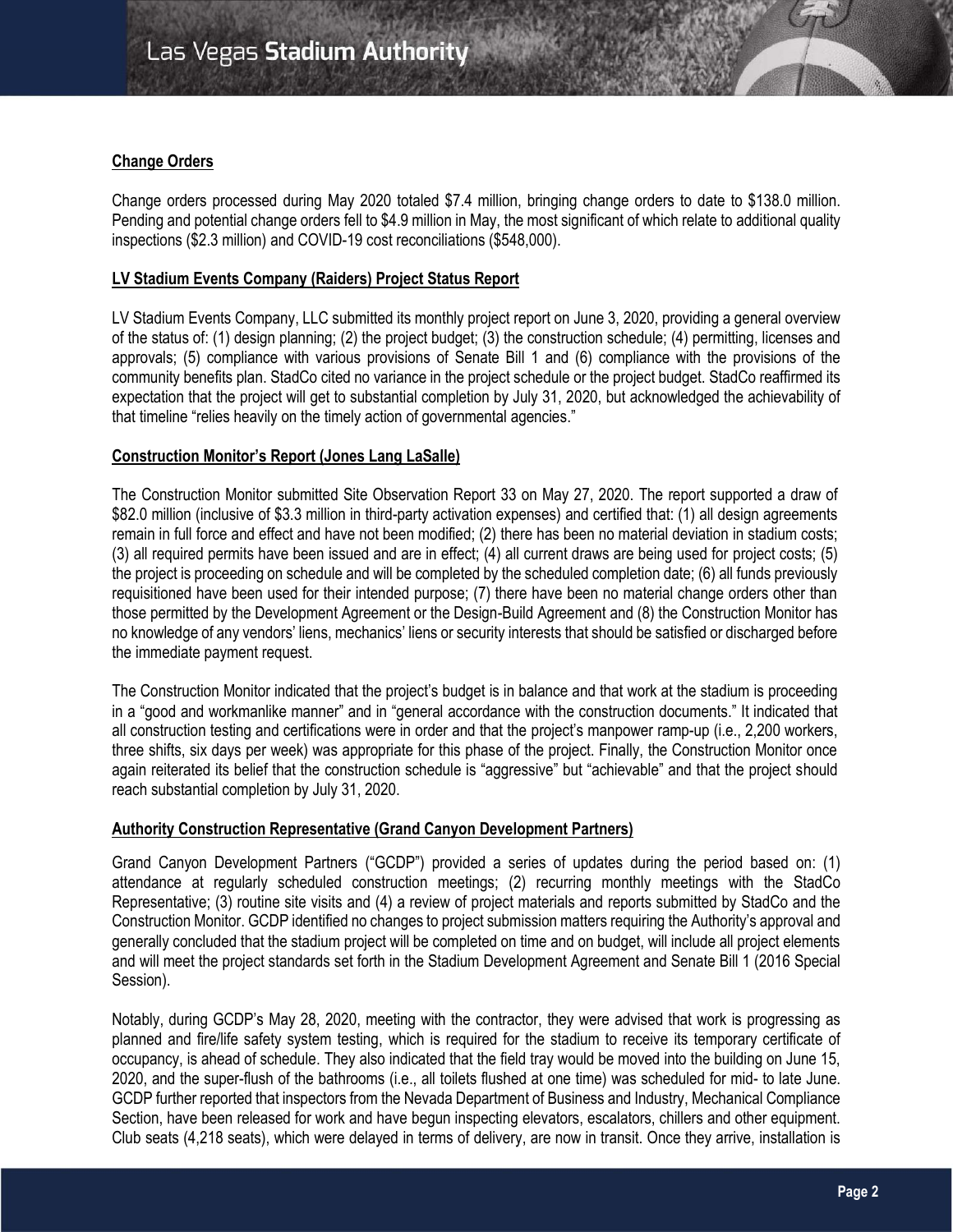expected to take approximately three days. The iconic torch feature's exterior skin -- the largest 3-D printed structure in the United States -- is now complete. Finally, GCDP noted several instances where the Allegiant Stadium is preparing for completion, and ultimately, occupancy, including spaces receiving a "final clean."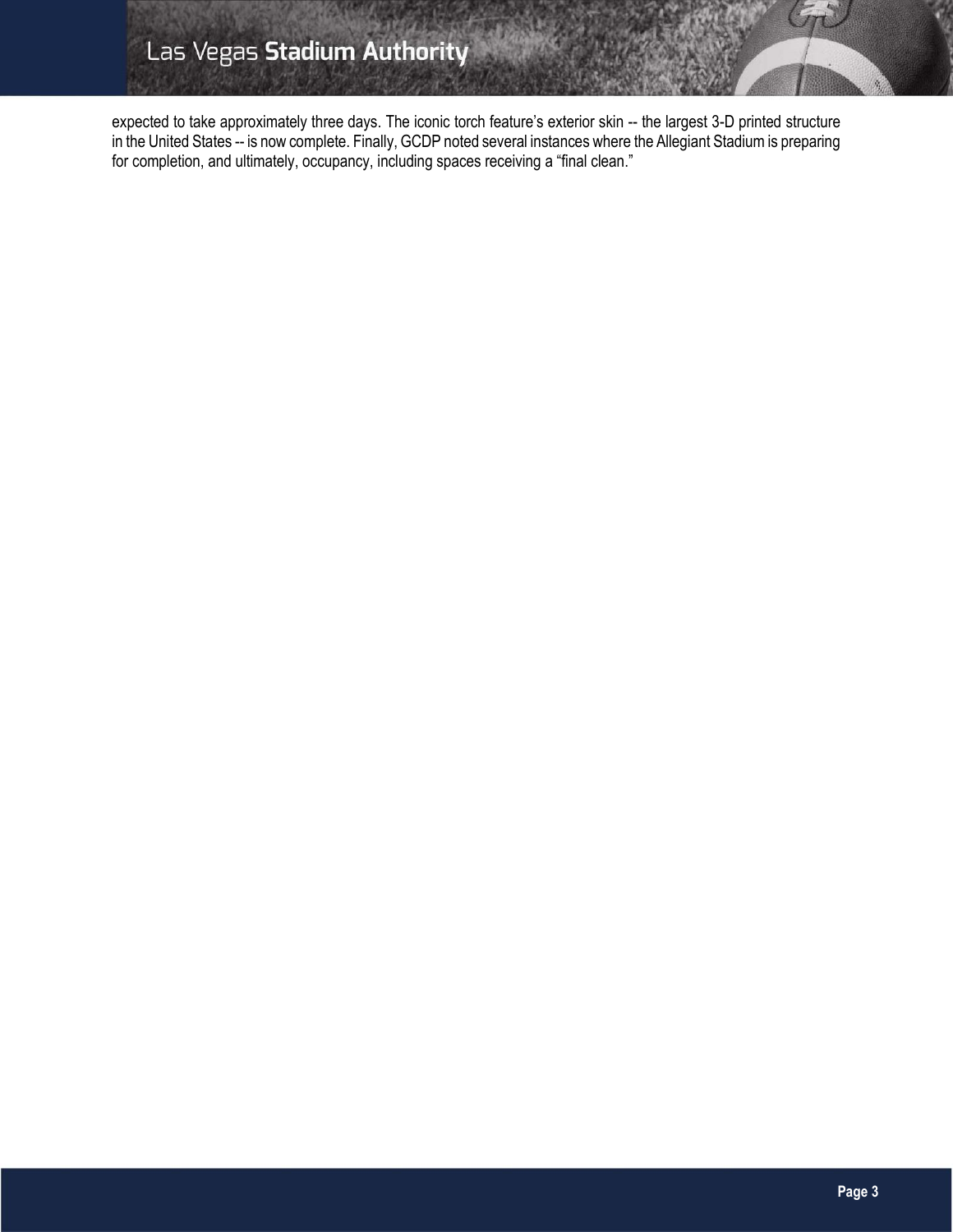Project Status Report | May 2020

|      |               | <b>Stadium Project Uses of Funds</b> |                        |           |         |                  |        |                  |          |    |                          |            |                          |                        |           |    |                          |       |             |       |
|------|---------------|--------------------------------------|------------------------|-----------|---------|------------------|--------|------------------|----------|----|--------------------------|------------|--------------------------|------------------------|-----------|----|--------------------------|-------|-------------|-------|
|      |               |                                      |                        |           |         |                  |        | Contingency as   |          |    |                          |            |                          |                        |           |    |                          |       |             |       |
|      |               |                                      |                        |           | Project |                  |        | a % of Budget to |          |    |                          |            | <b>Project Completed</b> |                        |           |    | <b>Project Completed</b> |       | % Completed |       |
|      | Month/Year    |                                      | <b>Project Budget</b>  |           |         | Contingency      |        | Complete         |          |    | <b>Change Orders</b>     |            |                          | <b>During Period</b>   |           |    | to Date                  |       | to Date     |       |
| Peri | $8$ Sep-17    | \$                                   | 1,736,965,813          | $[1]$     | \$      | 135,827,170      | $[1]$  | 8.3%             | $[2]$ \$ |    |                          |            | \$                       | 101,927,013            | $[1]$     | \$ | 101,927,013              | $[1]$ | 5.9%        | $[3]$ |
|      | $Oct-17$      |                                      | 1,727,449,040          | $[4]$     | \$      | 135,827,170      | $[4]$  | 8.4%             | $[2]$ \$ |    | $\sim$                   |            | \$                       | 10,594,806             | $[4]$     | \$ | 112,521,819              | [4]   | 6.5%        | $[3]$ |
|      | <b>Nov-17</b> |                                      | 1,727,449,040          | [5]       | \$      | 135,827,170      | [5]    | 8.5%             | $[2]$ \$ |    | ä,                       |            | Ś                        | 10,385,137             | $[5]$     | \$ | 122,906,956              | [5]   | 7.1%        | $[3]$ |
| Σ    | Dec-17        |                                      | 1,846,322,374          | [6]       | \$      | 125,216,471      | [6]    | 7.3%             | $[2]$ \$ |    | $\sim$                   |            | Ś                        | 17,286,161             | [6]       | \$ | 140,193,117              | [6]   | 7.6%        | $[3]$ |
|      | Jan-18        |                                      | 1,846,322,374          | $[7]$     | \$      | 125,216,471      | $[7]$  | 7.4%             | $[2]$ \$ |    | $\ddot{\phantom{1}}$     |            | Ś                        | 21,585,229             | $[7]$     | \$ | 161,778,346              | [7]   | 8.8%        | $[3]$ |
|      | $E$ Feb-18    |                                      | 1,846,322,374          | [8]       | \$      | 124,951,258      | [8]    | 7.5%             | $[2]$ \$ |    | $\ddot{\phantom{1}}$     |            | \$                       | 10,588,858             | [8]       | \$ | 172,367,204              | [8]   | 9.3%        | $[3]$ |
|      | Mar-18        |                                      | 1,800,000,000          | [9]       | \$      | 106,152,453      | $[10]$ | 6.6%             | $[2]$ \$ |    |                          |            | Ś                        | 17,207,932             | $[10]$ \$ |    | 189,575,136 [10]         |       | 10.5%       | $[3]$ |
|      | Apr-18        | Ś                                    | 1,800,000,000          | [9]       | -\$     | 106,152,453      | $[13]$ | 6.7%             | $[2]$ \$ |    |                          | $[14]$ \$  |                          | 16,150,752             | $[13]$ \$ |    | 205,725,888 [13]         |       | 11.4%       | $[3]$ |
|      | $May-18$      |                                      | 1,840,000,000          | $[17]$ \$ |         | 112,052,620      | [18]   | 7.0%             | $[2]$ \$ |    | 1,625,940                | [19]       | \$                       | 40,835,486             | $[20]$ \$ |    | 246,561,374 [20]         |       | 13.4%       | $[3]$ |
|      | $Jun-18$      |                                      | 1,840,000,000          | $[17]$ \$ |         | 112,052,620      | $[23]$ | 7.2%             | $[2]$ \$ |    |                          |            | Ś                        | 38,778,712             | $[24]$ \$ |    | 285,340,086 [24]         |       | 15.5%       | $[3]$ |
|      | $Jul-18$      |                                      | 1,840,000,000          | $[17]$ \$ |         | 112,056,457      | $[27]$ | 7.4%             | $[2]$ \$ |    | $\sim$                   | $[28]$ \$  |                          | 30,225,023             | $[29]$ \$ |    | 315,565,109 [29]         |       | 17.2%       | $[3]$ |
| 흗    | Aug-18        |                                      | 1,840,000,000          | $[17]$ \$ |         | 111,637,640      | $[32]$ | 7.5%             | $[2]$ \$ |    | $\overline{\phantom{a}}$ | $[33]$ \$  |                          | 32,027,796             | $[34]$ \$ |    | 347,592,905 [34]         |       | 18.9%       | $[3]$ |
|      | Sep-18        |                                      | 1,840,000,000          | $[17]$ \$ |         | 107,179,154      | $[37]$ | 7.5%             | $[2]$ \$ |    |                          | $[38]$ \$  |                          | 54,791,642 (r)         | $[39]$ \$ |    | 402,384,547 (r) [39]     |       | 21.9%       | $[3]$ |
|      | Oct-18        |                                      | 1,840,000,000          | $[17]$ \$ |         | 104,381,308      | $[42]$ | 7.5%             | $[2]$ \$ |    | 1,558,651                | $[43]$ \$  |                          | 46,089,225             | $[44]$ \$ |    | 448,473,772 [44]         |       | 24.4%       | $[3]$ |
|      | <b>Nov-18</b> |                                      | 1,840,000,000 [17] \$  |           |         | 93,440,979       | $[47]$ | 7.0%             | $[2]$ \$ |    | 9,068,016                | $[48]$ \$  |                          | 52,000,478             | $[49]$ \$ |    | 500,474,250 [49]         |       | 27.2%       | $[3]$ |
|      | Dec-18        |                                      | 1,840,000,000          | $[17]$ \$ |         | 85,293,724       | $[52]$ | 6.7%             | $[2]$ \$ |    | 598,984                  | $[53]$ \$  |                          | 64,068,000             | $[54]$ \$ |    | 564,542,250 [54]         |       | 30.7%       | $[3]$ |
|      | Jan-19        |                                      | 1,840,000,000          | $[17]$ \$ |         | 85,365,726       | $[57]$ | 7.0%             | $[2]$ \$ |    | 1,639,788                | $[58]$ \$  |                          | 58,003,843             | $[59]$ \$ |    | 622,546,095 [59]         |       | 33.8%       | $[3]$ |
|      | Feb-19        |                                      | 1,840,000,000          | $[17]$ \$ |         | 89,347,778       | [62]   | 7.8%             | $[2]$ \$ |    |                          | $[63]$ \$  |                          | 67,868,888             | $[64]$ \$ |    | 690,414,983 [64]         |       | 37.5%       | $[3]$ |
|      | Mar-19        |                                      | 1,840,000,000          | $[17]$ \$ |         | 85,519,407       | [67]   | 7.9%             | $[2]$ \$ |    | 6,009                    | $[68]$ \$  |                          | 62,388,497             | $[69]$ \$ |    | 752,803,480 [69]         |       | 40.9%       | $[3]$ |
|      | $2$ Apr-19    |                                      | 1,840,000,000 [17] \$  |           |         | 76,261,778       | $[72]$ | 7.4%             | $[2]$ \$ |    | 767,581                  | $[73]$ \$  |                          | 52,667,096             | $[74]$ \$ |    | 805,470,576 [74]         |       | 43.8%       | $[3]$ |
| ξ    | $May-19$      |                                      | 1,840,000,000          | $[17]$ \$ |         | 54,628,353       | $[77]$ | 5.7%             | $[2]$ \$ |    |                          | $[78]$ \$  |                          | 73,911,481 (r) [79] \$ |           |    | 879,382,057 [79]         |       | 47.8%       | $[3]$ |
| ق    | <b>Jun-19</b> |                                      | 1,840,000,000          | $[17]$ \$ |         | 47,395,112       | $[82]$ | 5.3%             | $[2]$ \$ |    | 25,443,308               | $[83]$ \$  |                          | 65,366,349             | $[84]$ \$ |    | 944,748,406 [84]         |       | 51.3%       | $[3]$ |
| នី   | Jul-19        |                                      | 1,880,000,000          | $[87]$ \$ |         | 52,565,677       | $[88]$ | 6.0%             | $[2]$    | \$ | 10,189,098               | $[89]$ \$  |                          | 61,136,024 (r)         | $[90]$ \$ |    | 1,005,884,430            | [90]  | 53.5%       | $[3]$ |
|      | Aug-19        | Ś                                    | 1,880,000,000          | $[87]$ \$ |         | 31,047,304       | $[93]$ | 3.8%             | $[2]$ \$ |    | 4,312,191                | $[94]$ \$  |                          | 57,269,499             | $[95]$ \$ |    | 1,063,153,929 [95]       |       | 56.6%       | $[3]$ |
|      | $Sep-19$      |                                      | 1,880,000,000          | [87] \$   |         | 20,433,622       | $[98]$ | 2.7%             | $[2]$ \$ |    | 9,654,085                | $[99]$ \$  |                          | 54,882,409 [100] \$    |           |    | 1,118,036,337 [100]      |       | 59.5%       | $[3]$ |
|      | Oct-19        |                                      | 1,970,000,000 [103] \$ |           |         | 77,456,569 [104] |        | 10.0%            | $[2]$ \$ |    | 12,167,499 [105] \$      |            |                          | 74,913,531 [106] \$    |           |    | 1,192,949,869 [106]      |       | 60.6%       | $[3]$ |
|      | Nov-19        |                                      | 1,970,000,000 [103] \$ |           |         | 63,449,776 [109] |        | 9.0%             | $[2]$ \$ |    | 6,961,285 [110] \$       |            |                          | 74,043,017 [111] \$    |           |    | 1,266,992,885 [111]      |       | 64.3%       | $[3]$ |
|      | Dec-19        |                                      | 1,970,000,000 [103] \$ |           |         | 62,495,571 [114] |        | 9.8%             | $[2]$ \$ |    | 95,521 [115] \$          |            |                          | 68,380,747 [116] \$    |           |    | 1,335,373,632 [116]      |       | 67.8%       | $[3]$ |
|      | Jan-20        | Ś                                    | 1,970,000,000 [103] \$ |           |         | 48,751,454 [119] |        | 8.6%             | $[2]$ \$ |    | 11,359,172 [120] \$      |            |                          | 70,008,925 [121] \$    |           |    | 1,405,382,557 [121]      |       | 71.3%       | $[3]$ |
|      | Feb-20        |                                      | 1,971,768,409 [124] \$ |           |         | 13,175,594 [124] |        | 2.6%             | $[2]$ \$ |    |                          | $[125]$ \$ |                          | 65,651,147 [126] \$    |           |    | 1,471,033,704 [126]      |       | 74.6%       | $[3]$ |
|      | Mar-20        |                                      | 1,971,768,409 [124] \$ |           |         | 13,214,502 [130] |        | 3.0%             | $[2]$ \$ |    | 31,596,588 [131] \$      |            |                          | 59,919,585 [132] \$    |           |    | 1,530,953,289 [132]      |       | 77.6%       | $[3]$ |
|      | Apr-20        |                                      | 1,973,116,914 [135] \$ |           |         | 12,073,546 [136] |        | 3.3%             | $[2]$ \$ |    | 3,542,395 [137] \$       |            |                          | 80,802,342 [138] \$    |           |    | 1,611,755,631 [138]      |       | 81.7%       | $[3]$ |
|      | $May-20$      | \$                                   | 1,976,414,317 [141] \$ |           |         | 22,288,487 [142] |        | 7.9%             | $[2]$ \$ |    | 7,425,389 [143] \$       |            |                          | 81,970,187             | [144] \$  |    | 1,693,725,818 144]       |       | 85.7%       | $[3]$ |
|      | <b>Jun-20</b> |                                      |                        |           |         |                  |        |                  |          |    |                          |            |                          |                        |           |    |                          |       |             |       |
|      | $Jul-20$      |                                      |                        |           |         |                  |        |                  |          |    |                          |            |                          |                        |           |    |                          |       |             |       |
|      | Aug-20        |                                      |                        |           |         |                  |        |                  |          |    |                          |            |                          |                        |           |    |                          |       |             |       |
|      | Sep-20        |                                      |                        |           |         |                  |        |                  |          |    |                          |            |                          |                        |           |    |                          |       |             |       |
|      |               |                                      |                        |           |         |                  |        |                  |          |    |                          |            |                          |                        |           |    |                          |       |             |       |

**Current Amount**

*Share to Date* **Estimated Total**

Percent to Date

Note: Totals may not sum to 100 percent due to rounding.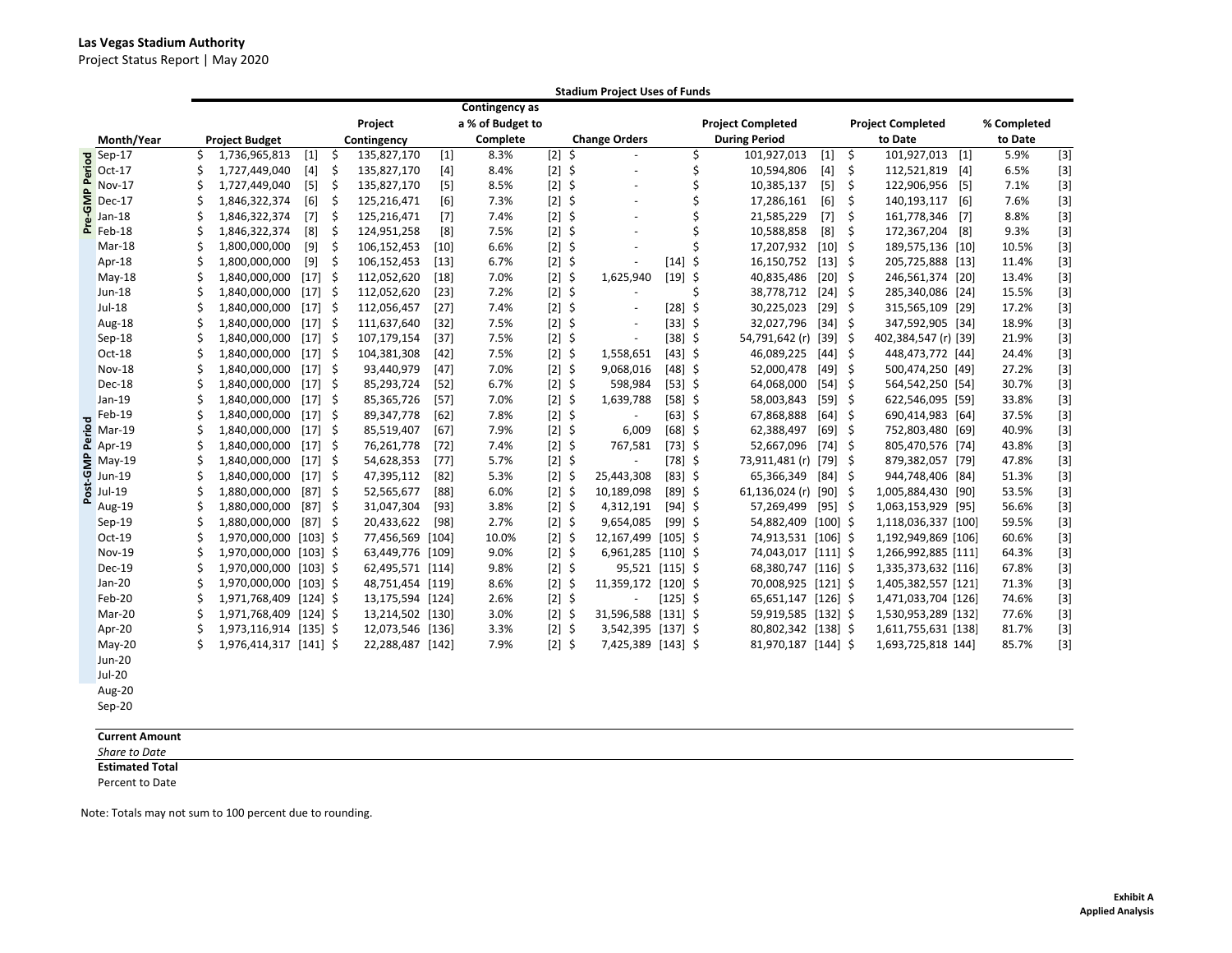### **Las Vegas Stadium Authority**

Project Status Report | May 2020

|       |                            |         |                          |           |     |                               |            |         |                          |            |         | <b>Stadium Funding Sources</b> |            |   |                                                                             |            |      |                            |    |                          |
|-------|----------------------------|---------|--------------------------|-----------|-----|-------------------------------|------------|---------|--------------------------|------------|---------|--------------------------------|------------|---|-----------------------------------------------------------------------------|------------|------|----------------------------|----|--------------------------|
|       |                            |         |                          |           |     |                               |            |         | <b>Personal Seat</b>     |            |         |                                |            |   |                                                                             |            |      |                            |    |                          |
|       |                            |         |                          |           |     | <b>Bank of America</b>        |            |         | License (PSL)            |            |         | <b>NFL G4 Credit</b>           |            |   |                                                                             |            |      | <b>Total Amount Funded</b> |    | <b>Cumulative Amount</b> |
|       | Month/Year                 |         | <b>Stadium Authority</b> |           |     | <b>Senior Credit Facility</b> |            |         | Revenues                 |            |         | <b>Facility</b>                |            |   | <b>Other Funds</b>                                                          |            |      | <b>During the Period</b>   |    | <b>Funded to Date</b>    |
|       | Sep-17<br>Oct-17<br>Nov-17 | Ś       |                          |           | \$  | 101,927,013                   | $[1]$      | $\zeta$ | $\mathbf{r}$             |            | Ś       |                                |            |   |                                                                             |            | Ś    | 101,927,013                | \$ | 101,927,013              |
|       |                            | \$      |                          |           | \$  | 10,594,806                    | $[4]$      | \$      | $\ddot{\phantom{1}}$     |            | \$      |                                |            | Ś |                                                                             |            | Ś    | 10,594,806                 | \$ | 112,521,819              |
|       | Nov-17                     |         |                          |           | \$  | 10,385,137                    | [5]        | \$      |                          |            | Ś       |                                |            |   |                                                                             |            | Ś    | 10,385,137                 | \$ | 122,906,956              |
| P-GM∣ | <b>Dec-17</b>              |         |                          |           | \$  | 17,286,161                    | [6]        | \$      |                          |            |         |                                |            |   |                                                                             |            | \$   | 17,286,161                 | \$ | 140,193,117              |
|       | Jan-18                     |         |                          |           | \$  | 21,585,229                    | $[7]$      | \$      |                          |            |         |                                |            |   |                                                                             |            | Ś    | 21,585,229                 | \$ | 161,778,346              |
|       | $E$ Feb-18                 | Ś       |                          |           | Ś   | 10,588,858                    | [8]        | \$      | ä,                       |            | Ś       |                                |            |   |                                                                             |            | Ś    | 10,588,858                 | \$ | 172,367,204              |
|       | Mar-18                     |         | 5,250,284                | $[11]$    | \$  | $\overline{\phantom{a}}$      | $[12]$     | \$      | $\overline{\phantom{a}}$ | [12]       | \$      | 11,957,648                     | $[12]$     | Š | $\sim$                                                                      | $[12]$     | Ś    | 17,207,932                 | \$ | 189,575,136              |
|       | Apr-18                     |         | 7,189,145                | $[15]$ \$ |     | $\sim$                        | $[16]$     | -\$     | ä,                       | $[16]$     | -\$     | 8,961,608                      | $[16]$ \$  |   | $\sim$                                                                      | $[16]$     | \$   | 16,150,752                 | \$ | 205,725,888              |
|       | $May-18$                   |         | 18,176,999               | $[21]$    | \$  | $\sim$                        | $[22]$     | $\zeta$ | 22,658,486               | $[22]$     | S,      |                                | $[22]$ \$  |   | $\sim$                                                                      | $[22]$     | \$   | 40,835,486                 | \$ | 246,561,374              |
|       | Jun-18                     |         | 17,261,473               | $[25]$ \$ |     | $\sim$                        | $[26]$     | $\zeta$ | 13,517,239               | $[26]$     | \$      | 8,000,000                      | $[26]$ \$  |   | $\sim$                                                                      | $[26]$     | \$   | 38,778,712                 | \$ | 285,340,086              |
|       | $Jul-18$                   |         | 13,453,990               | $[30]$    | \$  | 16,771,033                    | $[31]$     | - \$    | $\overline{a}$           | $[31]$     | $\zeta$ |                                | $[31]$ \$  |   | $\sim$                                                                      | $[31]$     | -\$  | 30,225,023                 | \$ | 315,565,109              |
|       | Aug-18                     | Ś       | 14,256,454               | $[35]$ \$ |     | 17,771,342                    | $[36]$     | - \$    |                          | $[36]$     | S,      |                                | $[36]$ \$  |   | $\sim$                                                                      | $[36]$     | - \$ | 32,027,796                 | \$ | 347,592,905              |
|       | $Sep-18$                   | \$      | 23,686,038               | $[40]$    | \$  | $\blacksquare$                | $[41]$     | -\$     | 31,105,604 (r)           | $[41]$     | \$      |                                | $[41]$ \$  |   | $\sim$                                                                      | $[41]$ \$  |      | 54,791,642                 | \$ | 402,384,546              |
|       | Oct-18                     | Ś       | 20,515,583               | $[45]$    | \$  | $\sim$                        | $[46]$     | $\zeta$ | 25,573,641               | $[46]$     | \$      |                                | $[46]$ \$  |   | $\sim$                                                                      | $[46]$     | \$   | 46,089,225                 | \$ | 448,473,771              |
|       | <b>Nov-18</b>              | Ś       | 23,146,845               | $[50]$ \$ |     | $\sim$                        | $[51]$     | - \$    | 28,853,633               | $[51]$     | \$      |                                | $[46]$ \$  |   | $\sim$                                                                      | $[46]$     | -\$  | 52,000,478                 | \$ | 500,474,250              |
|       | Dec-18                     |         | 28,518,432               | $[55]$ \$ |     | $\blacksquare$                | $[56]$     | - \$    | 35,549,569               | $[56]$     | Ś       |                                | $[56]$ \$  |   | $\overline{\phantom{a}}$                                                    | $[56]$     | \$   | 64,068,000                 | \$ | 564,542,250              |
|       | Jan-19                     |         | 25,819,108               | $[60]$ \$ |     | 6,706,480                     | $[61]$ \$  |         | 25,478,255               | [61]       | - \$    |                                | $[61]$ \$  |   | $\sim$                                                                      | $[61]$ \$  |      | 58,003,843                 | \$ | 622,546,093              |
|       | Feb-19                     |         | 30,210,311               | [65]      | -\$ | $\sim$                        | [66]       | -\$     | 37,658,577               | [66]       | Ś.      |                                | $[66]$ \$  |   | $\sim$                                                                      | [66]       | \$   | 67,868,888                 | \$ | 690,414,981              |
|       | $\frac{5}{2}$ Mar-19       | Ś       | 27,770,839               | $[70]$ \$ |     | $\sim$                        | $[71]$     | - \$    | 34,617,659               | $[71]$     | - \$    |                                | $[71]$ \$  |   | $\sim$                                                                      | $[71]$ \$  |      | 62,388,497                 | \$ | 752,803,479              |
|       |                            | Ś       | 23,443,575 [75] \$       |           |     | $\overline{\phantom{a}}$      | [76]       | -\$     | 29,223,521               | $[76]$     | -\$     |                                | $[76]$ \$  |   | $\sim$                                                                      | $[76]$     | -\$  | 52,667,096                 | \$ | 805,470,575              |
|       | May-19                     |         | 32,996,331 (r) [80] \$   |           |     | (216, 332)                    | $[81]$ \$  |         |                          | $[81]$     | \$      | 41,131,482 (r) [81] \$         |            |   | $\sim$                                                                      | $[81]$ \$  |      | 73,911,481                 | \$ | 879,382,056              |
| e⊠    | <b>Jun-19</b>              | Ś.      | 29,096,362 [85] \$       |           |     | $\blacksquare$                | [86]       | - \$    | 36,269,987               | $[86]$     | - \$    |                                | $[86]$ \$  |   |                                                                             | [86]       | \$   | 65,366,349                 | \$ | 944,748,404              |
| post  | Jul-19                     |         | 27,213,328 (r) [91] \$   |           |     | $\sim$                        | $[92]$     | -\$     | $\overline{\phantom{a}}$ | $[92]$     | -\$     | 33,922,696 (r)                 | $[92]$ \$  |   | $\sim$                                                                      | $[92]$     | - \$ | 61,136,024                 | \$ | 1,005,884,428            |
|       | Aug-19                     | Ś       | 25,492,231 [96] \$       |           |     | $\sim$                        | $[97]$ \$  |         | 31,777,267               | $[97]$ \$  |         |                                | $[97]$ \$  |   | $\sim$                                                                      | $[97]$ \$  |      | 57,269,499                 | \$ | 1,063,153,927            |
|       | Sep-19                     | Ś.      | 24,429,672 [101] \$      |           |     |                               | $[102]$ \$ |         | 30,452,737 [102] \$      |            |         |                                | $[102]$ \$ |   | $\sim$                                                                      | $[102]$ \$ |      | 54,882,409                 | \$ | 1,118,036,336            |
|       | Oct-19                     |         | 33,346,076 [107] \$      |           |     | $\sim$                        | $[108]$ \$ |         | 16,567,455 [108] \$      |            |         | 25,000,000 [108] \$            |            |   | $\sim$                                                                      | $[108]$ \$ |      | 74,913,531                 | \$ | 1,192,949,867            |
|       | <b>Nov-19</b>              |         | 32,958,586 [112] \$      |           |     |                               | $[113]$ \$ |         | 41,084,431 [113] \$      |            |         |                                | $[113]$ \$ |   |                                                                             | $[113]$ \$ |      | 74,043,017                 | Ś  | 1,266,992,883            |
|       | Dec-19                     | Ś       | 30,438,154 [117] \$      |           |     | $\qquad \qquad \blacksquare$  | $[118]$ \$ |         | 37,942,593 [118] \$      |            |         |                                | $[118]$ \$ |   | $\sim$                                                                      | $[118]$ \$ |      | 68,380,747                 | \$ | 1,335,373,631            |
|       | Jan-20                     | Ś.      | 31,162,901 [122] \$      |           |     | 38,846,024                    | $[123]$ \$ |         |                          | $[123]$ \$ |         |                                | $[123]$ \$ |   |                                                                             | $[123]$ \$ |      | 70,008,925                 | \$ | 1,405,382,555            |
|       | Feb-20                     |         | 28,435,966 [127] \$      |           |     | $\sim$                        | $[128]$ \$ |         | 35,446,772 [129] \$      |            |         |                                | $[129]$ \$ |   | 1,768,409                                                                   | $[129]$ \$ |      | 65,651,147                 | \$ | 1,471,033,702            |
|       | Mar-20                     |         | 26,671,857 [133] \$      |           |     | $\sim$                        | $[134]$ \$ |         |                          | $[134]$ \$ |         | 33,247,727                     | $[134]$ \$ |   |                                                                             | $[134]$ \$ |      | 59,919,585                 | \$ | 1,530,953,287            |
|       | Apr-20                     | Ś       | 35,367,091 [139] \$      |           |     | 8,707,401                     | $[140]$ \$ |         | 35,379,345               | $[140]$ \$ |         |                                | $[140]$ \$ |   | 1,348,505                                                                   | $[140]$ \$ |      | 80,802,342                 | \$ | 1,611,755,629            |
|       | $May-20$                   | Ś.      | 35,019,423 [145] \$      |           |     | 43,653,361 [146] \$           |            |         |                          | $[146]$ \$ |         |                                | $[146]$ \$ |   | 3,297,403 [146] \$                                                          |            |      | 81,970,187                 | \$ | 1,693,725,817            |
|       | <b>Jun-20</b>              |         |                          |           |     |                               |            |         |                          |            |         |                                |            |   |                                                                             |            |      |                            |    |                          |
|       | $Jul-20$                   |         |                          |           |     |                               |            |         |                          |            |         |                                |            |   |                                                                             |            |      |                            |    |                          |
|       | Aug-20                     |         |                          |           |     |                               |            |         |                          |            |         |                                |            |   |                                                                             |            |      |                            |    |                          |
|       | Sep-20                     |         |                          |           |     |                               |            |         |                          |            |         |                                |            |   |                                                                             |            |      |                            |    |                          |
|       |                            |         |                          |           |     |                               |            |         |                          |            |         |                                |            |   |                                                                             |            |      |                            |    |                          |
|       | C <sub>1</sub>             | الحمادة | 671.22205                |           | ÷   | 2040000012                    |            |         | $FAO$ $AEC$ $772$        |            | ÷       | 102221100                      |            |   | $C$ $A$ <sup>4<math>A</math></sup> $A$ <sup><math>\overline{A}</math></sup> |            |      | 1.002720017                |    |                          |

| <b>Current Amount</b>  | 671,327,055 | 304.606.513 | 549.156.772 | 162.221.160 | 6,414,317  | 1,693,725,817 |
|------------------------|-------------|-------------|-------------|-------------|------------|---------------|
| Share to Date          | 39.6%       | 18.0%       | 32.4%       | 9.6%        | 0.4%       | 100.0%        |
| <b>Estimated Total</b> | 750,000,000 | 472.611.637 | 549.156.772 | 200,000,000 | 49,351,955 | 2,021,120,364 |
| Percent to Date        | 89.5%       | 64.5%       | 100.0%      | 81.1%       | 0.0%       | 83.8%         |

Note: Totals may no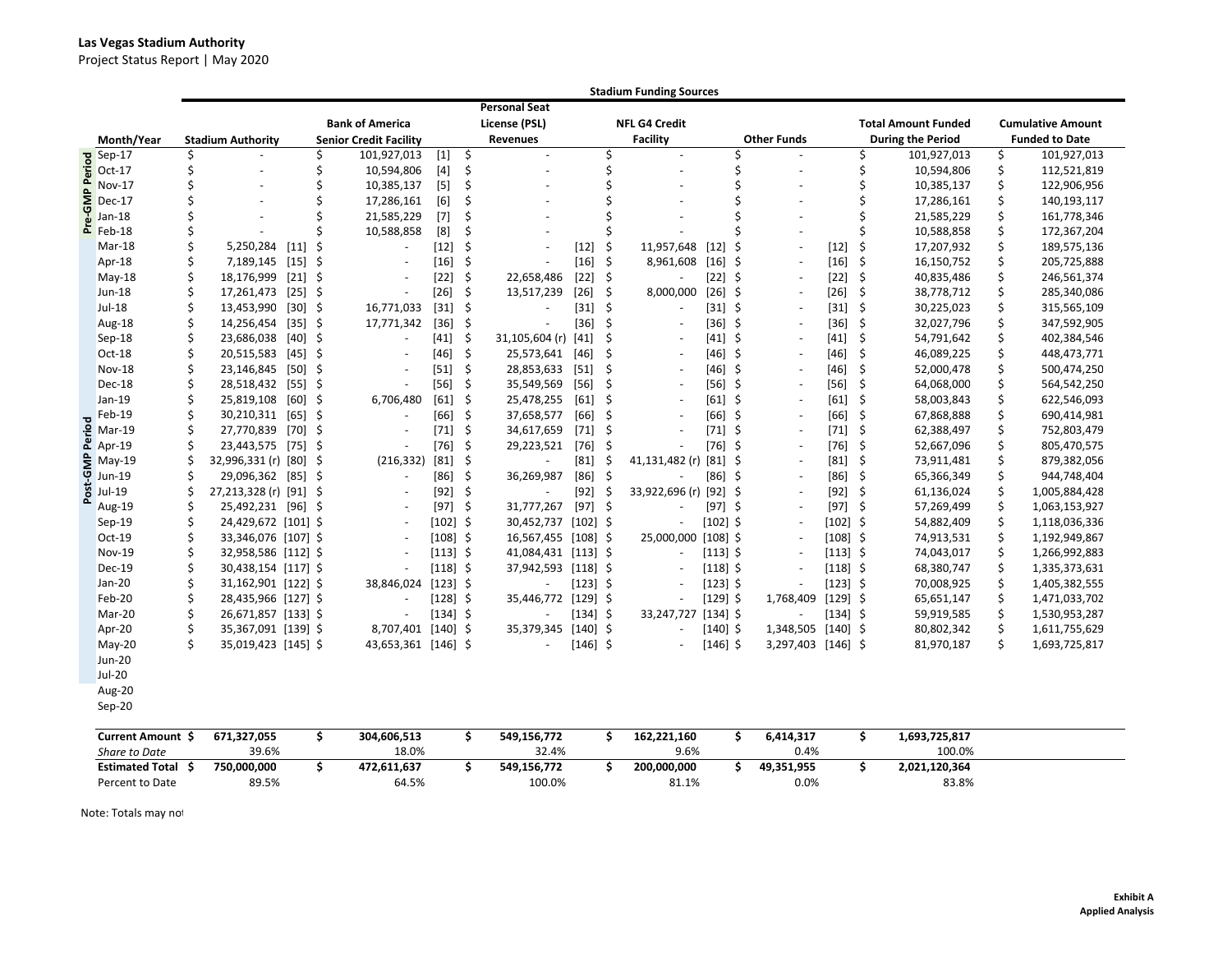Project Status Report | May 2020

#### Notes:

- [1] Jones Lang LaSalle, Site Observation Letter Report <sup>1</sup> (September 21, 2017). Note the initial outlay reflects \$77.8M for the acquisition of the stadium site.
- [2] Calculation, total amount of contingency divided by the amount equal to the total project budget less the amount of the project completed to date.
- [3] Calculation, total amount completed to date dividedby the total project budget. Note that this calculation differs slightly from the completion percentage reported by Jones Lang LaSalle.
- [4] Jones Lang LaSalle, Site Observation Letter Report 2 (October 30, 2017).
- [5] Jones Lang LaSalle, Site Observation Letter Report 3 (November 20, 2017).
- [6] Jones Lang LaSalle, Site Observation Letter Report 4 (December 21, 2017). JLL notes, "The Budget is a moving target, and will be undergoing revisions until Loan closing is established, and at that time, the project Budget be finalized." JLL also notes that they are unable to offer an opinion on the adequacy of remaining funds to complete the project, as the finalbudget and GMP have not yet been established.
- [7] Jones Lang LaSalle, Site Observation Letter Report 5 (January 17, 2018). JLL notes, "The Budget is a moving target, and will be undergoing revisions until Loan closing is established, and at that time, the project Budget c finalized."
- [8] Jones Lang LaSalle, Site Observation Letter Report 6 (February 21, 2018). JLL notes, "The Budget is a moving target, and will be undergoing revisions until Loan closing is established, and at that time, the project Budget finalized." JLL also notes that the preliminary budget had a project contingency of \$135.8M and that reallocations have reduced the contingency by \$10.9M (\$265,213 this period) to \$125M. JLL did not have sufficient informa at the time this report was issued to ascertain the sufficiency of the contingency.
- [9] Stadium Authority Board Approved Project Budget (March 28, 2018).
- [10] Jones Lang LaSalle, Site Observation Report 7 (March 20, 2018; Revised April 13, 2018). JLL notes both a project contingency of \$9.1M as well as the Design Build Agreement contingency of \$97.0M within the GMP cost ite JLL further notes, "According to the preliminary Budget provided, the Budget originally established <sup>a</sup> \$135,827,170 Project Contingency. Reallocations have reduced the Contingency by \$126,690,300 to the current \$9,136,870, representing 0.5% of the remaining funds, which is below the industry standard of 5 to 10%. Upon completion of our project review, we will be able to ascertain the sufficiency of the project Contingency<sup>"</sup>
- [11] Stadium Authority Board Funding Designation for Funding Notice No. 1 (April 9, 2018).
- [12] StadCo Funding Designation for Funding Notice No. 1 (April 10, 2018; Revised April 13, 2018).
- [13] Jones Lang LaSalle, Site Observation Report 8 (April 24, 2018). JLL notes both a project contingency of \$9.1M as well as the Design Build Agreement contingency of \$97.0M within the GMP cost itemization. JLL further no "According to the preliminary Budget provided, the Budget originally established <sup>a</sup> \$135,827,170 Project Contingency. Reallocations have reduced the Contingency by \$126,690,300 to the current \$9,136,870, representing 0.5% of the remaining funds, which is below the industry standard of 5 to 10%. Upon completion of our project review, we will be able to ascertain the sufficiency of the project Contingency.
- [14] Jones Lang LaSalle, Site Observation Report 8 (April 24, 2018). JLL notes, "Although no Pending Change Orders were reported at this time, it was brought to our attention that a 5-circuit duct bank carrying electrical the airport and some hotels (extending along Polaris Ave.) will interfere with construction of the street crossing section of the box culvert, and duct bank will need to be temporarily relocated and replaced. The cost for estimated at \$4‐million."
- [15] Stadium Authority Board Funding Designation for Funding Notice No. 1 (April 26, 2018).
- [16] StadCo Funding Designation for Funding Notice No. 2 (April 17, 2018).
- [17] Stadium Authority Board Approved Project Budget (May 23, 2018).
- [18] Jones Lang LaSalle, Site Observation Report 9 (May 22, 2018). JLL notes, "There is an estimated balance to complete of \$1,593,438,624, which includes project Contingencies as follows: GMP Contingency of \$97,064,248; S & Equipment Contingency of \$5,851,502; and <sup>a</sup> Project Contingency of \$9,136,870." Note also JLL states, "The Design Build Agreement established <sup>a</sup> \$97,015,583 Contingency within the GMP cost itemization. This period the Contingency increased by \$48,666 to the current Contingency value of \$97,064,248."
- [19] Jones Lang LaSalle, Site Observation Report 9 (May 22, 2018). JLL notes, "Additionally a budget line item transfer due to the inclusion of Change Order 1 in the amount of \$1,625,940 was not addressed in the current Bu Monies to cover this Change Order were to be transferred from the Public Infrastructure line item to the GMP." JLL further notes, "Based on our cursory review, the scope of work and dollar amounts appears reasonable. The scope changes do not substantially change the quality of the project. No time extensions are shown on the Change Order." Finally, JLL notes, "The Design Builder reported one pending Change Order totaling \$8,219,041 for 'Of Plans issued for Construction'. Monies for this Change Order would be made available from funds within the Public Infrastructure line item, which currently stands at \$29.4-Million." Staff discussed this line item with JLL. indicated that the transfer was simply to bring the cost under the GMP, which was increased by a similar amount. JLL indicated that they would be reviewing this information more closely in June to ensure there was no reduc to other project elements. GCDP, the Authority's Construction Representative, was also asked to review and monitor this issue.
- [20] Jones Lang LaSalle, Site Observation Report 9 (May 22, 2018).
- [21] Stadium Authority Board Funding Designation for Funding Notice No. 3 (May 24, 2018).
- [22] StadCo Funding Designation for Funding Notice No. 3 (May 24, 2018).
- [23] Jones Lang LaSalle, Site Observation Report 10 (June 27, 2018). JLL notes, "There is an estimated balance to complete of \$1,554,659,912, which includes project Contingencies as follows: GMP Contingency of \$97,064,248; & Equipment Contingency of \$5,851,502; and <sup>a</sup> Project Contingency of \$9,136,870."
- [24] Jones Lang LaSalle, Site Observation Report 10 (June 27, 2018).
- [25] Stadium Authority Board Funding Designation for Funding Notice No. 4 (June 29, 2018).
- [26] StadCo Funding Designation for Funding Notice No. 4 (June 19, 2018).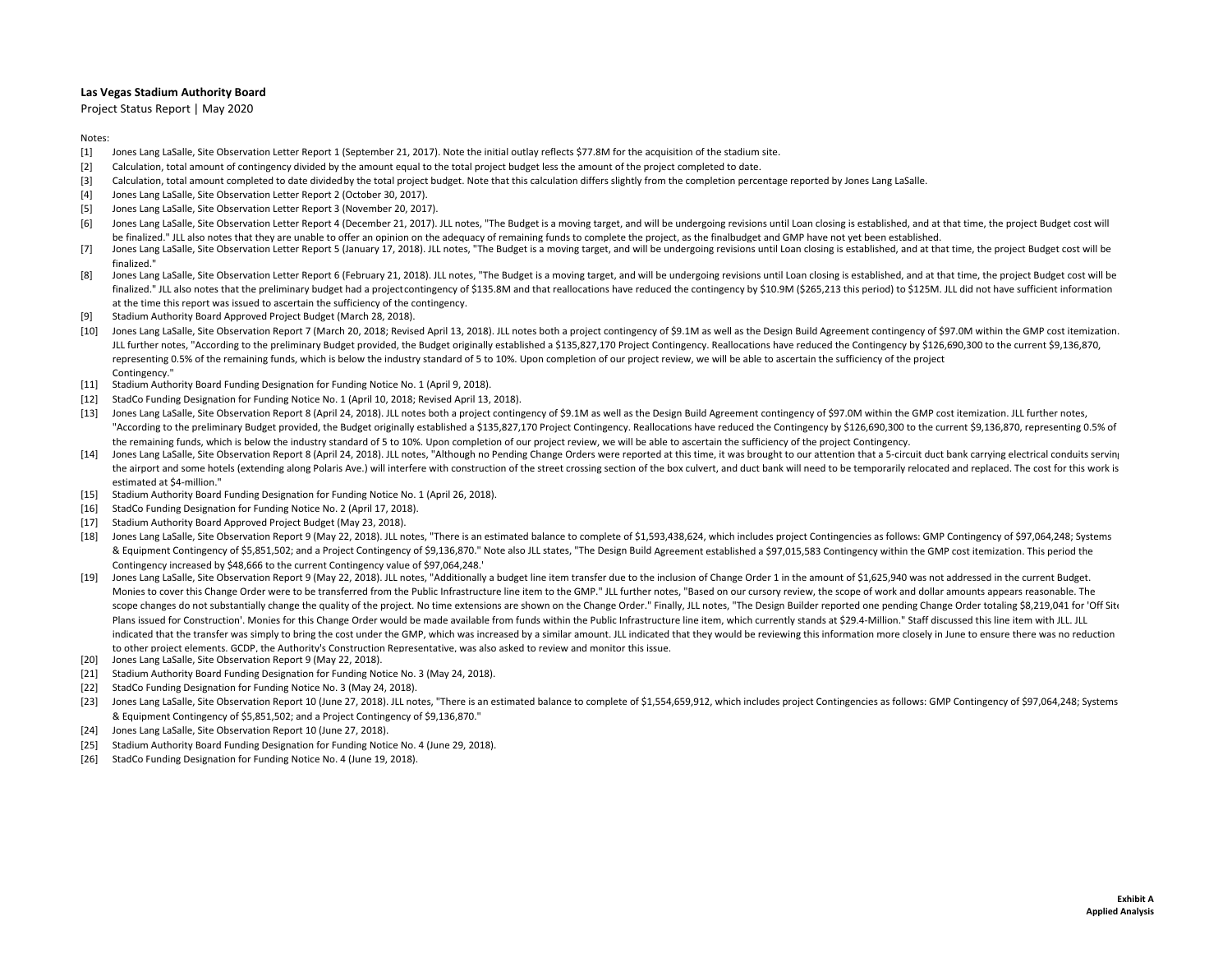Project Status Report | May 2020

- [27] Jones Lang LaSalle, Site Observation Report 11 (Revised July 30, 2018). Note that JLL reports the elements of the contingency in two separate places in Site Observation Report 11. See page 6 where the Systems & Equipm Contingency of \$5,851,502 and <sup>a</sup> current Project Contingency of \$9,136,870 are reported and page 19 where the Contractor's Contingency is reported at \$97,068,085. JLL also notes, "The Project Contingency balance currently totals \$9,136,870. Although it was originally reported that the Development team felt confident that the Design Build GMP was adequate to provide for the programmed scope of the stadium, Items such as Owner enhancements, tariffs and allowance adjustments could potentially increase construction costs by an additional \$25.4MM. We have requested that the owner's Representative provide us with <sup>a</sup> detailed assessment of the potential changes. However, because the potential cost increases of \$25.4MM, we are unable at this time to report that the project Contingency of \$9.1MM is sufficient to absorb pending Change Orders. Should Change Orders become approved and integrated into the project, it may be necessary for the Ownership to contribute additional Equity to cover Change Orders. The Contingency must be carefully monitored.
- [28] Jones Lang LaSalle, Site Observation Report 11 (Revised July 30, 2018). JLL notes, "The Design Builder reported in its June 2018 monthly report that there are pending Change Orders totaling \$33,098,700. In addition, t Builder has indicated that \$1,500,000 should be added to these costs to address potential foreign tariff increases. The potential Change Order costs would be increased to approximately \$34.6MM." JLL also noted, "The Off‐Si Infrastructure costs would be allocated from the off-site infrastructure budget, currently valued at \$29.4-Million. The PCO Log also references \$5.2-Million in costs attributable to tariffs of foreign purchased constructio \$3.2-Million of Owner driven enhancements; and \$14.9-Million of Allowance Adjustments. There is a potential for Value Engineering the above noted items." See also, note 27 (JLL notes, "Should Change Orders become approved and integrated into the project, it may be necessary for the Ownership to contribute additional Equity to cover Change Orders."
- [29] Jones Lang LaSalle, Site Observation Report 11 (Revised July 30, 2018).
- [30] Stadium Authority Board Funding Designation for Funding Notice No. 5 (July 30, 2018).
- [31] StadCo Funding Designation for Funding Notice No. 5 (July 20, 2018).
- [32] Jones Lang LaSalle, Site Observation Report 12 (August 23, 2018). JLL reports, "There is an estimated balance to complete of \$1,492,407,094, which includes (as reported by Owner's Representative) project Contingencies follows: an assumed Systems & Equipment Contingency of \$5,851,502; a current Project Contingency of \$9,136,870, and a current GMP Contingency of \$96,649,268." JLL notes later in the report, "The Project Contingency balance currently totals \$9,136,870. Although it was originally reported that the Development team felt confident that the Design Build GMP was adequate to provide for the programmed scope of the stadium, items such as Owner enhancements, tariffs and allowance adjustments could potentially increase construction costs by an additional \$11.460.762. Should the costs for this work be approved, a combination of sources such as the remaining \$9.136. Owner Contingency, and/or potential GMP Contingency (currently \$96,649,268) savings, and/or Owner Equity, would be utilized."
- [33] Jones Lang LaSalle, Site Observation Report 12 (August 23, 2018). JLL notes, "Although at present time, the Budget is in balance, and the remaining funds are sufficient to complete the current scope of work, there are pend Change Orders totaling \$11,460,762, which if approved and accepted, would exceed the Owner Contingency and cause the Budget to be out of balance. This potential overage would be covered by a combination of sources such as the Developer Contingency, savings within the GMP Contingency, or Owner Equity. The Contingency should be carefully monitored to ensure <sup>a</sup> balanced Budget."
- [34] Jones Lang LaSalle, Site Observation Report 12 (August 23, 2018).
- [35] Stadium Authority Board Funding Designation for Funding Notice No. 6 (August 25, 2018).
- [36] StadCo Funding Designation for Funding Notice No. 6 (August 21, 2018).
- [37] Jones Lang LaSalle, Site Observation Report 13 (September 26, 2018; Revised October 4, 2018). JLL reports, "There is an estimated balance to complete of \$1,439,195,294, which includes (as reported by Owner's Representative) project Contingencies as follows: an assumed Systems & Equipment Contingency of \$5,851,502; a current Project Contingency of \$8,636,870, and a current GMP Contingency of \$92,690,782.
- [38] Jones Lang LaSalle, Site Observation Report 13 (September 26, 2018; Revised October 4, 2018). Although there are no change orders reported for the current month, JLL notes that the Developer's September 24, 2018 Change Order Log reports pending change orders totaling \$33,626,356
- [39] Jones Lang LaSalle, Site Observation Report 13 (September 26, 2018; Revised October 4, 2018). <u>REVISION NOTE</u>: JLL and StadCo subsequently issued a revision note to Site Observation Report 13 as well as the StadCo Funding Notice No. 7 and the StadCo Funding Designation for Funding Notice No. 7 to reflect the payment of \$1,579,841.76 in PSL processing fees. See also, Note 41. September project expenditure values were adjusted upward in the amount of the these payments.
- [40] Stadium Authority Board Funding Designation for Funding Notice No. 7 (October 4, 2018).
- [41] StadCo Funding Designation for Funding Notice No. 7 (September 17, 2018). Please note that in addition to the funds allocated to Funding Notice No. 7 pursuant to the StadCo Funding Designation, JLL reported that "\$1.579.841.76 in processing costs that will be disbursed from Bank of America directly into the Clearing Account pursuant to the PSL Purchase and Agreement were also allocated during this period." See also, PSL Notice of for September 2018, reflecting PSL Tranche to be sold to fund the current PSL Contribution Amount of \$29,525,762.34, PSL Tranche to be sold to fund Processing Costs of \$1,579,841.76 and Total PSL Tranche to be sold on Purchase Date for \$31,105,604.10. See also, PSL Disbursement Instructions for September 2018 similarly reflecting a value of \$31,105,604.10.REVISION NOTE: JLL and StadCo subsequently issued a revision note to Site Observation Report 13, as well as the StadCo Funding Notice No. 7 and the StadCo Funding Designation for Funding Notice No. 7 to reflect the payment of \$1,579,841.76 in PSL processing fees. These funds were allocated direc from the PSL account. Note that all of the cost of the credit card processing fees are paid by StadCo/Raiders. as those fees are not subiect to the funding split applied to other proiect costs.
- $[42]$ Jones Lang LaSalle, Site Observation Report 14 (October 26, 2018). JLL reports, "There is an estimated balance to complete of \$1,391,526,227, which includes (as reported by Owner's Representative) project Contingencies as follows: a remaining Systems & Equipment Contingency of \$3,164,116; an Infrastructure Contingency of \$2,514,050; <sup>a</sup> current Project Contingency of \$7,078,219, and <sup>a</sup> projected savings in the GMP Contingency of \$62,244,735." Note the distinction between the description of the project contingency in JLL's September and October reports. In October, JLL introduces the concept of the project savings in the GMP, where, in previous reports, this was reference to the GMP contingency. In its October report, JLL references the GMP contingency separately stating, "The Design Build Agreement established a \$97,015,583 Contingency within the GMP cost itemization. The Contingency decreased by \$5,390,659 (\$1,335,859 this period) to the current Contingency value of \$91,624,923 which now represents 8.1% of the GMP's Balance to Complete." This differential merely reflects the potential contingency usage of \$29.4 million based on the Design Builder's potential contingency usage estimates.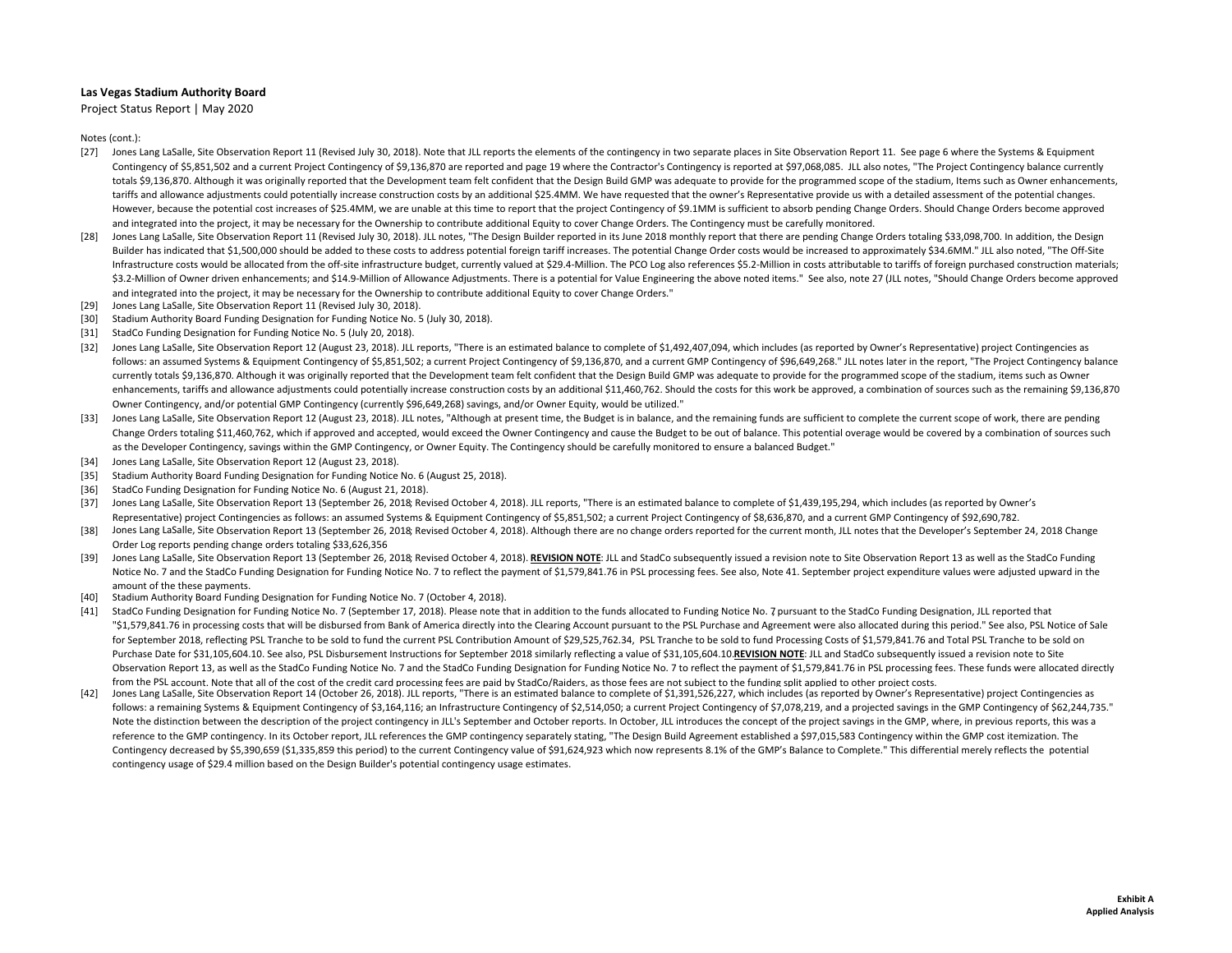Project Status Report | May 2020

- [43] Jones Lang LaSalle, Site Observation Report <sup>14</sup> (October 26, 2018). Change Order 3 totaling \$1,558,651 was submitted this period specific to "ETFE Provide all labor, equipment and materials to substitute modified ETFE cushion build up layers in lieu of previously specified ETFE layers." Note also that pending change orders that have been approved and will be incorporated into the GMP in future draws total \$11,159,609 and potential orders reported by the Design Builder total \$22,703,435.
- [44] Jones Lang LaSalle, Site Observation Report 14 (October 26, 2018).
- [45] Stadium Authority Board Funding Designation for Funding Notice No. 8 (October 30, 2018).
- [46] StadCo Funding Designation for Funding Notice No. 8 (October 22, 2018).
- [47] Jones Lang LaSalle, Site Observation Report <sup>15</sup> (November 26, 2018; Revised November 28, 2018). JLL reports, "The Design Build Agreement established <sup>a</sup> \$97,015,583 Contingency within the GMP cost itemization. The Contingency decreased by \$12,060,615 (\$6,669,955 this period) to the current Contingency value of \$84,954,968 which now represents 7.6% of the GMP's Balance to Complete" at page 21. The report then goes on to state the following at 23, (i) "The Development Contingency, originally established at \$9,136,870 was reduced by \$5,331,750 (\$3,273,009 this period) to the current \$3,805,120" and (ii) "Additional Contingencies contained within the line items, as reported by the Owner's Representative include a remaining Systems & Equipment Costs Contingency of \$3,164,116; and an Infrastructure Contingency of \$1,516,775." Please note that that JLL also states, "In addition to the above approved usage, the Design Builder is reflecting potential Contingency usage totaling \$21,445,931 and a potential remaining Contingency of \$63,509,037 if all pending options are approved." However, th remaining contingency reported in the November staff update reflects the actual contingency usage and not the potential contingency usage
- [48] Jones Lang LaSalle, Site Observation Report 15 (November 26, 2018; Revised November 28, 2018). Change Order 2 totaling \$9,068,016 was submitted this period and was specific to "Off-Site infrastructure on public ways surrounding the stadium site." Note also that pending change orders that have been approved and will be incorporated into the GMP in future draws total \$653,368. Potential change orders are reported at \$22,703,435
- [49] Jones Lang LaSalle, Site Observation Report 15 (November 26, 2018, Revised November 28, 2018).
- [50] Stadium Authority Board Funding Designation for Funding Notice No. 9 (November 30, 2018).
- [51] StadCo Funding Designation for Funding Notice No. 9 (November 15, 2018).
- [52] Jones Lang LaSalle, Site Observation Report 16 (December 26, 2018; Revised December 28, 2018). JLL reports, "The Design Build Agreement established a \$97,015,583 Contingency within the GMP cost itemization. The Contingency decreased by \$18,733,702 (\$6,673,087 this period) to the current Contingency value of \$78,281,880 which now represents approximately 7.5% of the GMP's Balance to Complete." at page 21. It then goes on to state the following at pages 23‐24, (i) "The Development Contingency, originally established at \$9,136,870 was reduced by \$6,289,666 (\$957,916 this period) to the current \$2,847,204"; (ii) "Additionally, the Owner's Representative indicated that there will be quarterly meetings to discuss releasing excess funds in the GMP Contingency, with the next meeting occurring in early February 2019. Currently the remaining GMP Contingency is noted as \$84,292, and the projected excess funds is estimated currently at \$33,380,866" and (iii) "Additional Contingencies contained within the Budget line items, as reported by the Owner's Representative include a remaining Systems &
- [53] Equipment Costs Contingency of \$3,164,116; and an Infrastructure Contingency of \$1,000,524." JLL also notes, " costs for Owner enhancements are not included in our tabulations and will be addressed at a later date. Jones Lang LaSalle, Site Observation Report 16 (December 26, 2018; Revised December 28, 2018). Change Orders <sup>4</sup> to 9 totaling \$598,984 were submitted this period. Change orders 10 and <sup>11</sup> totaling \$1,639,788 have been approved, and incorporated into the hard cost budget. Finally, Potential change orders totaled \$47,755,526 during this period
- [54] Jones Lang LaSalle, Site Observation Report 16 (December 26, 2018; Revised December 28, 2018).
- [55] Stadium Authority Board Funding Designation for Funding Notice No. 10 (December 26, 2018).
- [56] StadCo Funding Designation for Funding Notice No. 10 (December 15, 2018).
- [57] Jones Lang LaSalle, Site Observation Report <sup>17</sup> (January 23, 2019). JLL reports, "The Design Build Agreement established <sup>a</sup> \$97,015,583 Contingency within the GMP cost itemization. The Contingency decreased by \$18,661,700 (\$71,002 increase this period) to the current Contingency value of \$78,353,882 which now represents approximately 8% of the GMP's Balance to Complete." at page 22. Additional project contingences are noted as follows at page 6: "Systems & Equipment Contingency of \$3,164,116; an Infrastructure Contingency of \$1,000,524; a current Project Contingency of \$2,847,204, and a projected savings in the GMP Contingency of \$35,177,639." Please note that the \$35.2M contingency sourced to the projected cost savings has not been added to the reported project contingency as it is unclear at this time whether it is an actual or potential addition.
- [58] Jones Lang LaSalle, Site Observation Report 17 (January 23, 2019). Change Orders 10 and 11, previously approved, totaling \$1,639,788 were incorporated into the GMP this period. The Developer's January 15, 2019 Change Log reports potential change orders of \$47,755,526.
- [59] Jones Lang LaSalle, Site Observation Report 17 (January 23, 2019). See draw request summary table at page 6.
- [60] Stadium Authority Board Funding Designation for Funding Notice No. 11 (January 31, 2019).
- [61] StadCo Funding Designation for Funding Notice No. 11 (January 15, 2019).
- [62] Jones Lang LaSalle, Site Observation Report 18 (February 20, 2019; Revised February 26, 2019). JLL reports, "The Design Build Agreement established a \$97,015,583 Contingency within the GMP cost itemization. The Contin decreased by \$16,509,962 (\$2,151,738 increase this period) to the current Contingency value of \$80,505,620 which now represents approximately 8.7% of the GMP's Balance to Complete" at page 22. Additional project contingences are noted as follows at page 7: "Systems & Equipment Contingency of \$3,164,116; an Infrastructure Contingency of \$2,830,838; a current Project Contingency of \$2,847,204, and a projected savings in the GMP Contingency of \$35,829,760." Please note that the \$35.8M contingency sourced to the projected cost savings has not been added to the reported project contingency as it is unclear at this time whether it is an actual or pot
- [63] Jones Lang LaSalle, Site Observation Report 18 (February 20, 2019; Revised February 26, 2019). JLL reports, no new change orders were submitted this period at page 12. That said, JLL also reports potential change orde \$47,761,535 (\$6,009 for Change Order <sup>12</sup> and \$47,755,526 pending change orders).
- [64] Jones Lang LaSalle, Site Observation Report 18 (February 20, 2019; Revised February 26, 2019). See draw request summary table at page 6.
- [65] Stadium Authority Board Funding Designation for Funding Notice No. 12 (February 26, 2019).
- [66] StadCo Funding Designation for Funding Notice No. 12 (February 18, 2019).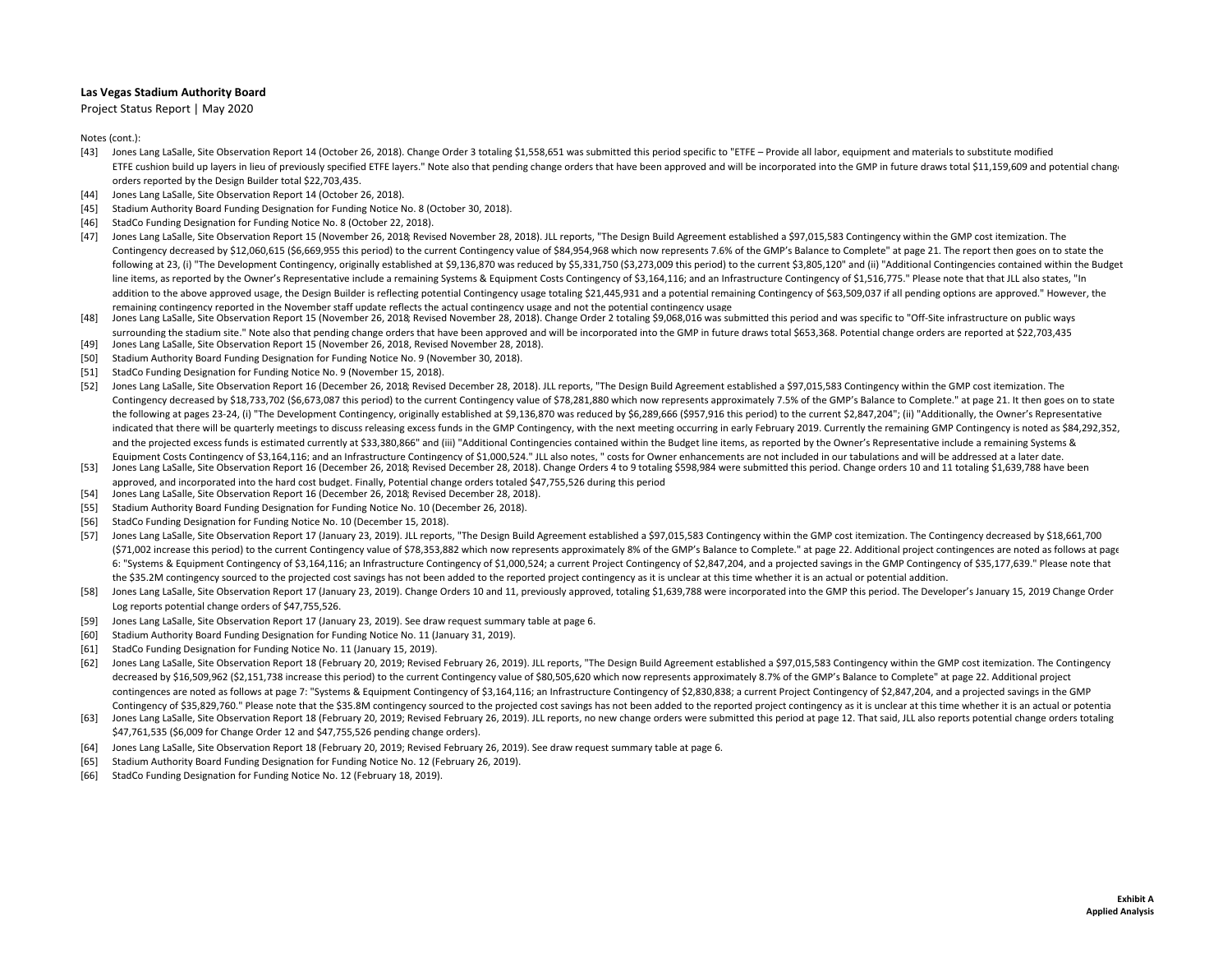Project Status Report | May 2020

- [67] Jones Lang LaSalle, Site Observation Report 19 (March 25, 2019). JLL reports, "The Design Build Agreement established <sup>a</sup> \$97,015,583 Contingency within the GMP cost itemization. The Contingency decreased by \$15,279,978 (\$1,229,984 increase this period) to the current Contingency value of \$81,735,605 which now represents approximately 9.5% of the GMP's Balance to Complete." JLL further reports, "The Development Contingency, originally established at \$9,136,870 has been reduced by \$8,848,213 (\$2,558,548 this period), to the current \$288,657." Additionally, JLL states, "Additional Contingencies contained within the Budget line items, as reported by the Ow Representative include a remaining Systems & Equipment Costs Contingency of \$3,164,116; and a remaining Infrastructure Contingency of \$331,029 (this period, although not reflected in the Infrastructure Budget, the Master Budget reflects the reallocation of \$2,499,809 due to Owner Representative -reported savings in the Ali Baba Sewer scope)."
- [68] Jones Lang LaSalle, Site Observation Report 19 (March 25, 2019). JLL reports change orders totaling \$6,009 submitted this period. JLL reported pending change orders (i.e., those that have been accepted and will be ref future draws) of \$6,785,547. They report potential change orders (i.e., those that remain under consideration) of \$35,559,026.
- [69] Jones Lang LaSalle, Site Observation Report 19 (March 25, 2019). See draw request summary table at page 7.
- [70] Stadium Authority Board Funding Designation for Funding Notice No. 13 (March 29, 2019).
- [71] StadCo Funding Designation for Funding Notice No. 13 (March 20, 2019).
- [72] Jones Lang LaSalle, Site Observation Report 20 (April 25, 2019). JLL reports, "The Design Build Agreement established <sup>a</sup> \$97,015,583 GMP Contingency within the GMP cost itemization. The GMP Contingency decreased by \$28,760,360 (\$13,480,382 decrease this period) to the current GMP Contingency value of \$68,255,223 which now represents approximately 8.2% of the GMP's Balance to Complete." JLL further reports, The Owner's Contingency, originally established at \$9,136,870 has been reduced by \$4,554,701 (\$4,293,512 increase this period), to the current \$4,582,169." Additionally, JLL states, "Additional Contingencies contained within the Budget line items, reported by the Owner's
- [73] Jones Lang LaSalle, Site Observation Report 20 (April 25, 2019). JLL reports change orders totaling \$\$767,581 submitted this period. JLL also reported pending change orders, which in the current report appears to incl pending and potential change orders, totaling \$63,883,334.
- [74] Jones Lang LaSalle, Site Observation Report 20 (April 25, 2019). See draw request summary table at page 6.
- [75] Stadium Authority Board Funding Designation for Funding Notice No. 14 (April 30, 2019).
- [76] StadCo Funding Designation for Funding Notice No. 14 (April 17, 2019).
- [77] Jones Lang LaSalle, Site Observation Report <sup>21</sup> (May 22, 2019). JLL reports, "The Design Build Agreement established <sup>a</sup> \$97,015,583 GMP Contingency within the GMP cost itemization. The GMP Contingency decreased by \$48,905,857 (\$20,145,497 decrease this period) to the current GMP Contingency value of \$48,109,724 which now represents approximately 6.5% of the GMP's Balance to Complete." JLL also notes FF&E contingency of \$3,164,116 a remaining infrastructure contingency of \$260,270 and <sup>a</sup> current owner's contingency of \$3,094,243.
- [78] Jones Lang LaSalle, Site Observation Report 21 (May 22, 2019). JLL reports no change orders issued during the period. JLL also included an estimate for potential change orders, which appears to include both pending an change orders, totaling \$59,652,249.
- [79] Jones Lang LaSalle, Site Observation Report 21 (May 22, 2019). See draw request summary table at page 6.REVISION NOTE: Note also that on February 13, 2018 StadCo processed Draw No. 8 (pre stadium bonds) totaling \$10,588,275.19. Within this Draw were fees associated for expediting the review of Permit Package #2 Foundations and Deep Utilities. The amount of those fees totaled \$216,332.16 and were paid by the Raiders. The costs were posted to the Stadium budget under Budget Line 801 Building Permit Fees. Similarly, on April 13, 2018, StadCo processed Funding Notice No. 2 (post stadium bonds) totaling \$16,150,752.39. Within this draw were fees associat for expediting the review of Permit Package #3a Structural Frame – Concrete (also noted as Foundational Walls). The amount of those fees totaled \$394,719.36. Since this transaction was governed by the Construction Funds Tr Agreement and the Stadium Disbursing Agreement, the payment allocation was split between the NFL G-4 Facility Subaccount (~55.49%) at \$219,018.90 and the Clark County Stadium Authority Subaccount (~44.51%) at \$175,700.46. These costs were also posted to the stadium budget under Budget Line 801 Building Permit Fees. In December 2018, an ordinance was passed reducing the plan review fees for projects valued between \$50M and \$100M to three times the normal building plan review fee, and projects valued over \$100M to two times the normal building plan review fee. The ordinance was back dated to January 1, 2018, resulting in a partial refund of p express review fees from projects meeting the new requirements. Clark County calculated the StadCo refund as follows: BD18-10708 - Las Vegas Stadium - Package 3a Foundation Walls (also noted as Structural Frame -Concrete) \$394,719.36; BD18‐01222 – Las Vegas Stadium – Foundation ‐ \$216,332.16. These refunds totaled \$611,051.52 and <sup>a</sup> refund payment (check #1621882) was issued by Clark County on April 10, 2019 payable to LV Stadium Events Company, LLC. Subsequently, and after Funding Notice No. 15 was issued and disbursed, StadCo processed an addendum to reconcile these credits to the sources with checks issued and payable to US Bank Operations Center (StadCo Credit Facility Subaccount \$216,332.16 on check #1054, NFL G‐<sup>4</sup> Facility Subaccount \$219,018.90 on check #1052, Stadium Authority Subaccount \$175,700.46 on check #1053). These checks were dated April 25, 2019 and were received and deposited into the appropriate accounts by US Bank. Credit entries were made on the Draw 21 Addendum back into the StadCo Stadium Budget Line 801. Revisions were also made to the draw amount reported in May to reflect the net amount after the aforementioned credit was processed. There was also a second credit made during this period. On May 6, 2019 StadCo received an invoice from Parking and Transportation Group totaling \$20,000.00 via email addressed to the Stadium Invoice receiving account LVStadium.Invoices@caaicon.com. StadCo included this invoice in Draw <sup>21</sup> (Funding Notice 15), and when the Disbursing Agent attempted to make the payment on May 31, 2019, Mr. Patrick Garvey of Parking and Transportation Group notified the Disbursing Agent that the invoice had already been paid. The funds were therefor returned to US Bank who notified StadCo and the Authority on June 6, 2019 that the funds were deposited as follows: \$20,000 <sup>x</sup> 55.48724% ‐ \$11,097.45 to the G‐<sup>4</sup> Facility Subaccount and \$20,000 <sup>x</sup> 44.51375% ‐ \$8,902.55 to the Stadium Authority Bond Proceeds Subaccount. Concurrently, in the Draw <sup>21</sup> Addendum, <sup>a</sup> credit was processed to the Stadium Budget Line 490 Other Design Related Consultants totaling \$20,000.00.
- [80] Stadium Authority Board Funding Designation for Funding Notice No. 15 (May 24, 2019). REVISION NOTE: Please see revision note in Note #79. Adjustment reflects credit of \$175,700.46 and \$8,902.55 deposited in the Stadi Authority Subaccounts. +B85:U87B82:U87B80:U87B96B86:U87B77:U87
- [81] StadCo Funding Designation for Funding Notice No. 15 (May 20, 2019). REVISION NOTE: Please see revision note in Note #79. Adjustment reflects a credit to StadCo Credit Facility Subaccount in the amount of \$216,332.16 and a credits to the NFL G‐<sup>4</sup> Facility Subaccount in the amounts of \$219,018.90 and \$11,097.45.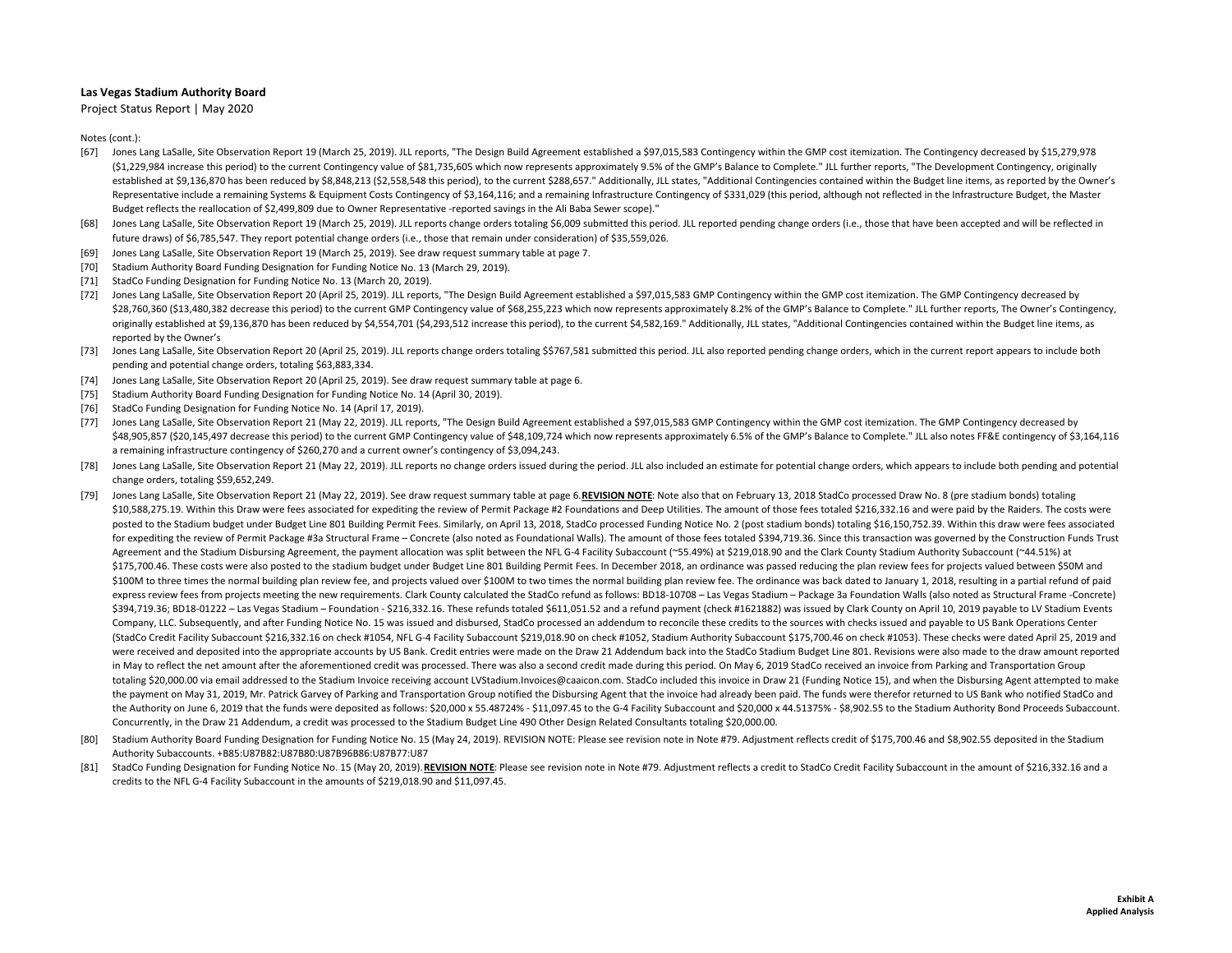Project Status Report | May 2020

Notes (cont.):

- [82] Jones Lang LaSalle, Site Observation Report 22 (June 25, 2019; Revised July 1, 2019). JLL reports, "The Design Build Agreement established a \$97,015,583 GMP Contingency within the GMP cost itemization. The GMP Conting decreased by \$48,325,529 (\$7,110,574 decrease this period) to the current GMP Contingency value of \$41,795,283 which now represents approximately 5.7% of the GMP's Balance to Complete." JLL also notes a reported/remaining FF&E contingency of \$3,164,116, <sup>a</sup> remaining infrastructure contingency of \$260,270 and <sup>a</sup> current owner's contingency of \$2,175,443.
- [83] Jones Lang LaSalle, Site Observation Report 22 (June 25, 2019; Revised July 1, 2019). JLL reports change orders totaling \$25,443,308 submitted this period. The most significant of these change orders were \$11,757,984 for t allowance reconciliation for the signature tower design‐build scope including mock ups and \$7,447,675 for acceptance and addition of the south 100 and 200 level suites from the GMP alternatives list. JLL reported pending/potential change orders of \$36,529,676. JLL notes further that, "For the purpose of estimating Potential Change Orders, and after excluding Rejected Change Orders, and Change Orders to be funded through Budget line item transfers, and adding <sup>a</sup> 10% surcharge, we now are projecting the cost of Potential Change Orders at approximately \$40‐M."
- [84] Jones Lang LaSalle, Site Observation Report 22 (June 25, 2019; Revised July 1, 2019). See draw request summary table at page 6.
- [85] Stadium Authority Board Funding Designation for Funding Notice No. 16 (July 1, 2019).
- [86] StadCo Funding Designation for Funding Notice No. 16 (June 14, 2019).
- [87] Las Vegas Stadium Authority Board Approved a \$40,000,000 increase in the project budget on July 18, 2019. Budget increase included several project enhancements, including additional suites and additions to the north e
- [88] Jones Lang LaSalle, Site Observation Report 23 (July 22, 2019; Revised July 26, 2019). JLL reports, "The Design Build Agreement established <sup>a</sup> \$97,015,583 GMP Contingency within the GMP cost itemization. The GMP Contingency decreased by \$58,483,179 (\$10,157,650 decrease this period) to the current GMP Contingency value of \$38,532,403 which now represents approximately 5.9% of the GMP's Balance to Complete." JLL also notes <sup>a</sup> reported/remaining FF&E contingency of \$3,164,116, <sup>a</sup> remaining infrastructure contingency of \$260,270 and <sup>a</sup> current owner's contingency of \$10,608,888.
- [89] Jones Lang LaSalle, Site Observation Report 23 (July 22, 2019; Revised July 26, 2019). JLL reports change orders totaling \$10,189,098 submitted this period. The most significant of these change orders were \$4.5 millio voltage adjustment, \$2.8 million for <sup>a</sup> retractable seating allowance and \$2.4 million for tariff impacts.
- [90] Jones Lang LaSalle, Site Observation Report 23 (July 22, 2019; Revised July 26, 2019). See draw request summary table at page 6. REVISION NOTE: On July 31, 2019, ICON received correspondence from Steve DeGroote, VP of Operations for Mortenson-McCarthy Las Vegas Stadium, a Joint Venture ("MMJV"), stating that MMJV reassessed Merrill Iron & Steel, Inc. requested payment for June 2019 and MMJV intended to withhold a portion of Merrill's requested payment. The amount of the reassessment reduced the payment to Merrill by \$5,779,253.22. On August 13, 2019, ICON prepared an addendum to Draw No. 23, Funding Notice No. 17 which reduced Draw No. 23 by the Credited Funds of \$5,779,253.22 to <sup>a</sup> new Draw No. 23 total of \$61,136,023.78 (the "Addendum"). ICON prepared the Addendum with the understanding that MMJV would return the Credited Funds to Chicago Title—the Disbursing Agent. Chicago Title would then return the Credited Funds to US Bank and US Bank would deposit the Credited Funds back into the appropriate source accounts. On August 22, 2019, Jason David with U.S. Bank confirmed that \$5,779,253.22 was returned to the Clark County Stadium Authority Bond Proceeds Subaccount (\$2,572,504.78) and the NFL G‐<sup>4</sup> Facility Subaccount (\$3,206,748.44)
- [91] Stadium Authority Board Funding Designation for Funding Notice No. 17 (July 29, 2019). REVISION NOTE: On July 31, 2019, ICON received correspondence from Steve DeGroote, VP of Operations for Mortenson‐McCarthy Las Vegas Stadium, a Joint Venture ("MMJV"), stating that MMJV reassessed Merrill Iron & Steel, Inc. requested payment for June 2019 and MMJV intended to withhold a portion of Merrill's requested payment. The amount of the reassessment reduced the payment to Merrill by \$5,779,253.22. On August 13, 2019, ICON prepared an addendum to Draw No. 23, Funding Notice No. 17 which reduced Draw No. 23 by the Credited Funds of \$5,779,253.22 to a new Draw No. 23 total of \$61,136,023.78 (the "Addendum"). ICON prepared the Addendum with the understanding that MMJV would return the Credited Funds to Chicago Title—the Disbursing Agent. Chicago Title would then return the Credited Funds to US Bank and US Bank would deposit the Credited Funds back into the appropriate source accounts. On August 22, 2019, Jason David with U.S. Bank confirmed that \$5,779,253.22 was returned to the Clark County Stadium Authority Bond Proceeds Subaccount (\$2,572,504.78) and the NFL G‐<sup>4</sup> Facility Subaccount (\$3,206,748.44).
- [92] StadCo Funding Designation for Funding Notice No. 17 (July 15, 2019). REVISION NOTE: On July 31, 2019, ICON received correspondence from Steve DeGroote, VP of Operations for Mortenson‐McCarthy Las Vegas Stadium, <sup>a</sup> Joint Venture ("MMJV"), stating that MMJV reassessed Merrill Iron & Steel, Inc. requested payment for June 2019 and MMJV intended to withhold <sup>a</sup> portion of Merrill's requested payment. The amount of the reassessment reduced the payment to Merrill by \$5,779,253.22. On August 13, 2019, ICON prepared an addendum to Draw No. 23, Funding Notice No. 17 which reduced Draw No. 23 by the Credited Funds of \$5,779,253.22 to a new Draw No. 23 total of \$61,136,023.78 (the "Addendum"). ICON prepared the Addendum with the understanding that MMJV would return the Credited Funds to Chicago Title—the Disbursing Agent. Chicago Title would then return the Credited Funds to US Bank and US Bank would deposit the Credited Funds back into the appropriate source accounts. On August 22, 2019, Jason David with U.S. Bank confirmed that \$5,779,253.22 was returned to the Clark County Stadium Authority Bond Proceeds Subaccount (\$2,572,504.78) and the NFL G‐<sup>4</sup> Facility Subaccount (\$3,206,748.44).
- [93] Jones Lang LaSalle, Site Observation Report 24 (August 23, 2019; Revised August 28, 2019). JLL reports, "The Design Build Agreement established a \$97,015,583 GMP Contingency within the GMP cost itemization. The GMP Contingency decreased by \$74,800,461 (\$16,317,281 decrease this period) to the current GMP Contingency value of \$22,215,122 which now represents approximately 3.4% of the GMP's Balance to Complete." JLL also notes <sup>a</sup> reported/remaining FF&E contingency of \$3,164,116, <sup>a</sup> remaining infrastructure contingency of \$189,134 and <sup>a</sup> current owner's contingency of \$5,478,932.
- [94] Jones Lang LaSalle, Site Observation Report 24 (August 23, 2019; Revised August 28, 2019). JLL reports change orders totaling \$4,312,191 submitted this period. The lion's share of new change order cost was attributabl changes, which cost approximately \$3.6 million.
- [95] Jones Lang LaSalle, Site Observation Report 24 (August 23, 2019; Revised August 28, 2019). See draw request summary table at page 7.
- [96] Stadium Authority Board Funding Designation for Funding Notice No. 18 (August 29, 2019).
- [97] StadCo Funding Designation for Funding Notice No. 18 (August 22, 2019).
- [98] Jones Lang LaSalle, Site Observation Report 25 (September 25, 2019; Revised September 30, 2019). JLL reports, "The Design Build Agreement established <sup>a</sup> \$97,015,583 GMP Contingency within the GMP cost itemization. The GMP Contingency decreased by \$84,597,588 (\$9,797,127 decrease this period) to the current GMP Contingency value of \$12,417,995 which now represents approximately 2.2% of the GMP's Balance to Complete." JLL also notes <sup>a</sup> reported/remaining FF&E contingency of \$3,164,116, <sup>a</sup> remaining infrastructure contingency of \$196,805 and <sup>a</sup> current owner's contingency of \$4,654,706.
- [99] Jones Lang LaSalle, Site Observation Report 25 (September 25, 2019; Revised September 30, 2019). JLL reports change orders totaling \$9,654,085 submitted this period. Pending change orders totaled \$3,434,456 and potent change orders totaled \$7,839,967.
- [100] Jones Lang LaSalle, Site Observation Report 25 (September 25, 2019; Revised September 30, 2019). See draw request summary table at page 7.

Notes (cont.):

[101] Stadium Authority Board Funding Designation for Funding Notice No. 19 (October 1, 2019).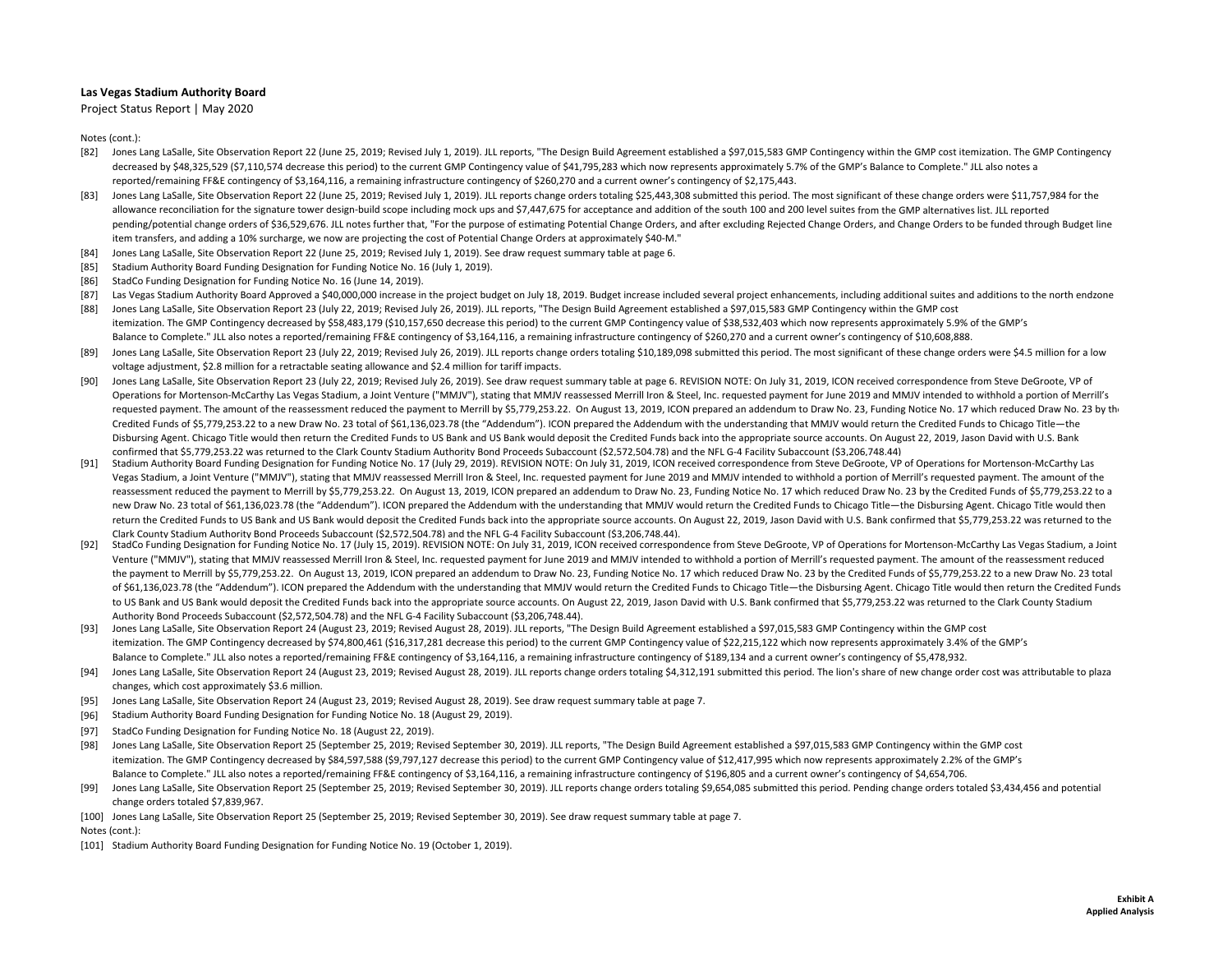Project Status Report | May 2020

- [102] StadCo Funding Designation for Funding Notice No. 19 (September 16, 2019).
- [103] Las Vegas Stadium Authority Board Approved a \$90,000,000 increase in the project budget on September 16, 2019. Project enhancements covered by the budget increase included: (i) furniture, fixtures, and equipment upgr and additions; (ii) technology agreements and upgrades; (iii) buildout of selected unassigned spaces; (iv) enhanced art and decor program; (v) food service enhancements; and (vi) additional project contingency.
- [104] Jones Lang LaSalle, Site Observation Report 26 (October 23, 2019; Revised October 29, 2019). Note that the contingency is currently somewhat overstated as roughly \$70 million in project enhancements are being held on contingency line item pending project cost refinements. When these refinements are completed, cost items will be transferred from the contingency to the appropriate budget line item
- [105] Jones Lang LaSalle, Site Observation Report 26 (October 23, 2019; Revised October 29, 2019). JLL reports change orders totaling \$12,167,499 submitted this period. Pending and potential change orders totaled \$2,218,279.
- [106] Jones Lang LaSalle, Site Observation Report 26 (October 23, 2019; Revised October 29, 2019). See draw request summary table at page 6.
- [107] Stadium Authority Board Funding Designation for Funding Notice No. 20 (October 31, 2019).
- [108] StadCo Funding Designation for Funding Notice No. 20 (October 18, 2019).
- [109] Jones Lang LaSalle, Site Observation Report 27 (November 23, 2019; Revised December 2, 2019). Note that the contingency is currently somewhat overstated as roughly \$50 million in project enhancements are being held o contingency line item pending project cost refinements. When these refinements are completed, cost items will be transferred from the contingency to the appropriate budget line item
- [110] Jones Lang LaSalle, Site Observation Report <sup>27</sup> (November 23, 2019; Revised December 2, 2019). JLL reports change orders totaling \$6,961,285 submitted this period. Pending and potential change orders totaled \$4,247,312.
- [111] Jones Lang LaSalle, Site Observation Report 27 (November 23, 2019; Revised December 2, 2019). See draw request summary table at page 6.
- [112] Stadium Authority Board Funding Designation for Funding Notice No. 21 (December 3, 2019).
- [113] StadCo Funding Designation for Funding Notice No. 21 (November 15, 2019).
- [114] Jones Lang LaSalle, Site Observation Report 28 (December 23, 2019; Revised December 27, 2019). Note that the contingency is currently somewhat overstated as roughly \$49.3 million in project enhancements are being hel the contingency line item pending project cost refinements. When these refinements are completed, cost items will be transferred from the contingency to the appropriate budget line item.
- [115] Jones Lang LaSalle, Site Observation Report 28 (December 23, 2019; Revised December 27, 2019). JLL reports change orders totaling \$95,521 submitted this period. Pending and potential change orders totaled \$10,979,466.
- [116] Jones Lang LaSalle, Site Observation Report 28 (December 23, 2019; Revised December 27, 2019). See draw request summary table at page 6.
- [117] Stadium Authority Board Funding Designation for Funding Notice No. 22 (December 27, 2019).
- [118] StadCo Funding Designation for Funding Notice No. 22 (January 17, 2020).
- [119] Jones Lang LaSalle, Site Observation Report 29 (January 27, 2020). Note that the contingency is currently somewhat overstated as roughly \$37.4 million in project enhancements are being held on the contingency line it project cost refinements. When these refinements are completed, cost items will be transferred from the contingency to the appropriate budget line item.
- [120] Jones Lang LaSalle, Site Observation Report 29 (January 27, 2020). JLL reports change orders totaling \$11,359,172 submitted this period. Pending and potential change orders totaled \$8,585,414.
- [121] Jones Lang LaSalle, Site Observation Report 29 (January 27, 2020). See draw request summary table at page 7.
- [122] Stadium Authority Board Funding Designation for Funding Notice No. 23 (February 4, 2020).
- [123] StadCo Funding Designation for Funding Notice No. 23 (February 20, 2020).
- [124] Funding Notice No. 24 includes \$1,768,409 in costs incurred for third-party stadium activations will be paid for solely by LV Stadium Events Company, LLC. Such increases to the project budget were conditionally appro Stadium Authority Board on September 16, 2019. LV Stadium Events Company, LLC was required to make an irrevocable cash deposit in that amount into <sup>a</sup> Third Party Activation Trust Account created and administered as <sup>a</sup> Subaccount to the StadCo Contribution Trust Account pursuant to Section 3.1(c) of the Construction Funds Trust Agreement and in accordance with Section 36(1)(e) of Senate Bill 1 (2016 Special Session of the Nevada State Legislature). The Authority's designation of funds was conditioned on U.S. Bank's confirmation that LV Stadium Events Company, LLC has deposited the required funds in the Third Party Activation Trust Account described abov and designated such funds for payment of the costs incurred in connection with the third‐party stadium activations.
- [125] Jones Lang LaSalle, Site Observation Report 30 (February 26, 2020, Revised March 10, 2020). Note the substantial decrease in the amount of the contingency is attributable to the allocation of excess funds that were p being held in this line item pending allocation. See, e.g., Notes 119, 114 and 104.
- [126] Jones Lang LaSalle, Site Observation Report 30 (February 26, 2020, Revised March 10, 2020). JLL reports pending and potential change orders totaling \$12,307,202 during the period.
- [127] Jones Lang LaSalle, Site Observation Report 30 (February 26, 2020, Revised March 10, 2020). See draw request summary table at page 8.
- [128] Stadium Authority Board Funding Designation for Funding Notice No. 24 (March 11, 2020). Note that Funding Notice No. 24 includes \$1,768,409 in costs incurred for third-party stadium activations will be paid for solel Stadium Events Company, LLC. Such increases to the project budget were conditionally approved by the Stadium Authority Board on September 16, 2019. LV Stadium Events Company, LLC was required to make an irrevocable cash deposit in that amount into a Third Party Activation Trust Account created and administered as a Subaccount to the StadCo Contribution Trust Account pursuant to Section 3.1(c) of the Construction Funds Trust Agreement and accordance with Section 36(1)(e) of Senate Bill 1 (2016 Special Session of the Nevada State Legislature). The Authority's designation of funds was conditioned on U.S. Bank's confirmation that LV Stadium Events Company, LLC deposited the required funds in the Third Party Activation Trust Account described above and designated such funds for payment of the costs incurred in connection with the third‐party stadium activations.